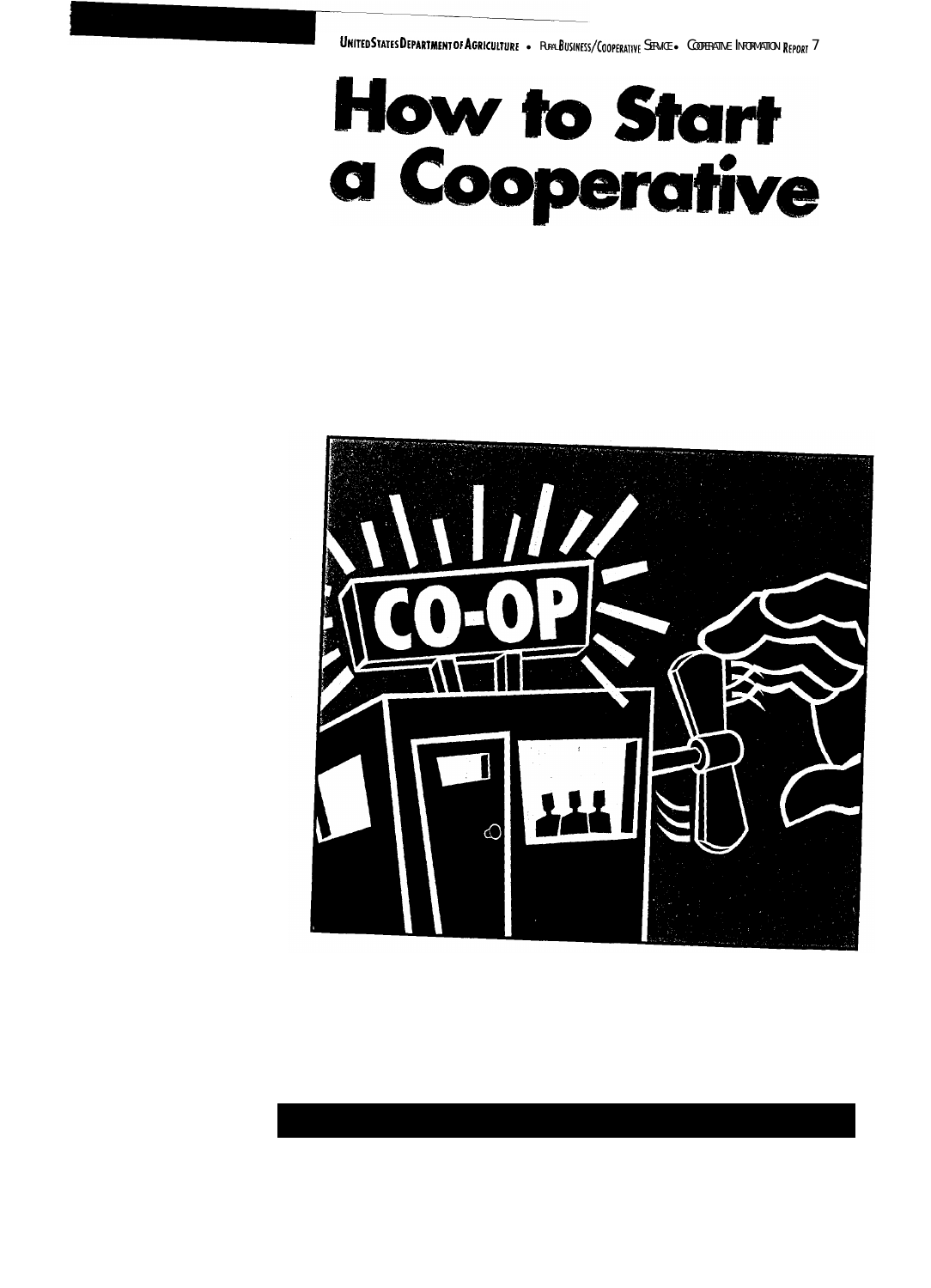**Preface** This guide outlines the process of organizing and financing a cooperative business. Rather than being a complete handbook, this publication represents the most important elements to consider when forming a cooperative. It lists what special expertise is necessary, and where to look for help.

> Earlier versions of this publication emphasized working with groups of agricultural producers to develop markets and sources of supply for farm operators. This version has been broadened to also include nonfarm cooperative applications. The cooperative business structure, already shown to be successful in agriculture, also has been useful in helping others obtain desired benefits or provide needed services in areas like housing, utilities, finance, health care, child care, and small business support.

Cooperative Information Report 7

Revised September 1996

Galen Rapp and Gerald Ely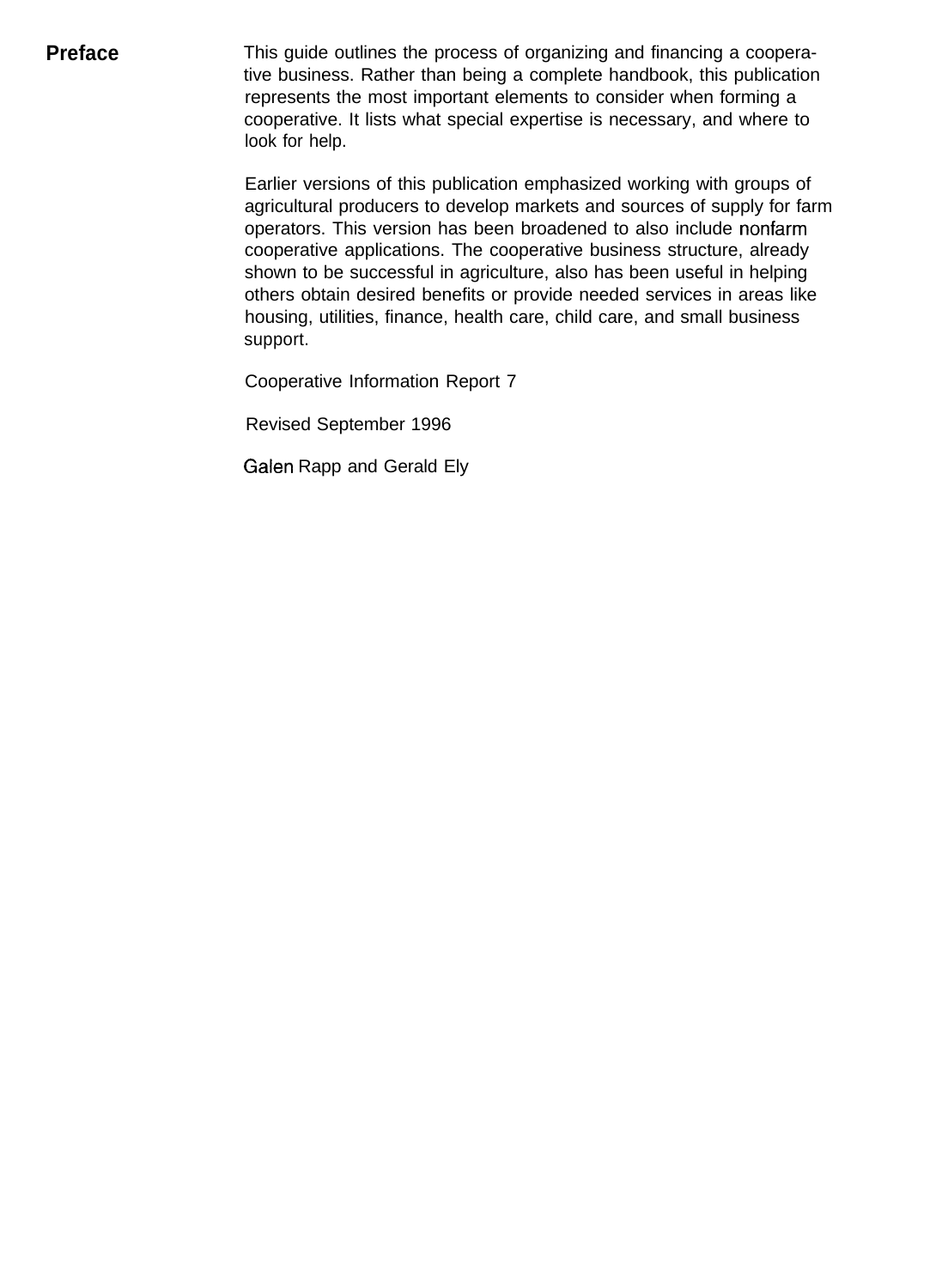| <b>Contents</b> | Who Sparks a Cooperative?             | $\mathbf{1}$    |
|-----------------|---------------------------------------|-----------------|
|                 | What Is a Cooperative Business?       | $\mathbf{1}$    |
|                 | <b>Distinctive Features</b>           | 1               |
|                 | Why Cooperatives Are Organized        | $\overline{2}$  |
|                 | <b>Marketing Activities</b>           | $\overline{2}$  |
|                 | <b>Purchasing Supplies/Services</b>   | 3               |
|                 | <b>Organizing Steps</b>               | 3               |
|                 | Leadership and Advisers               | $\overline{4}$  |
|                 | <b>Exploratory Meeting</b>            | 5               |
|                 | Member-User Survey                    | $6\phantom{1}6$ |
|                 | Market, Supply Sources, Cost Analysis | $6\phantom{1}6$ |
|                 | <b>Feasibility Analysis</b>           | $\overline{7}$  |
|                 | Capitalizing the Cooperative          | $\overline{7}$  |
|                 | <b>Common Stock</b>                   | 8               |
|                 | Preferred Stock                       | 8               |
|                 | Membership Certificates               | 8               |
|                 | <b>Capital Certificates</b>           | 8               |
|                 | <b>Stock or Nonstock Structure</b>    | 8               |
|                 | The Member Investment                 | 8               |
|                 | Sources of Debt Capital               | $9\,$           |
|                 | <b>Projecting Capital Needs</b>       | 9               |
|                 | <b>Legal Considerations</b>           | 9               |
|                 | Legal Papers                          | 10              |
|                 | Articles of Incorporation             | 10              |
|                 | <b>Bylaws</b>                         | 10              |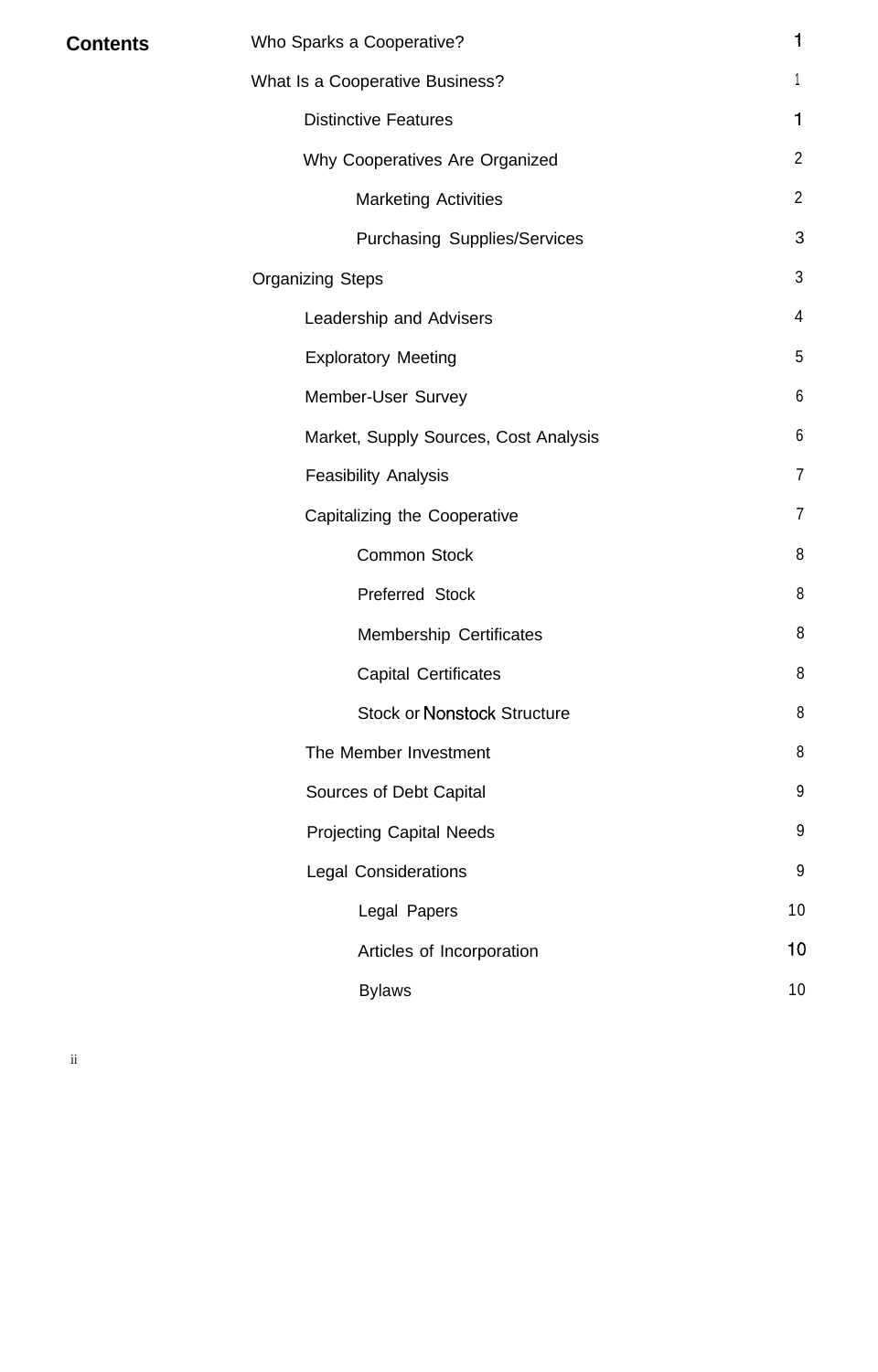| Membership Application                  | 10              |
|-----------------------------------------|-----------------|
| Marketing and Purchasing Agreements     | 11              |
| <b>Revolving Fund Certificates</b>      | 11              |
| <b>Charter Member Meeting</b>           | 11              |
| Implementing the Business Plan          | 12              |
| Membership Drive                        | 12 <sup>2</sup> |
| <b>Acquiring Capital</b>                | 13              |
| <b>Manager Selection</b>                | 14              |
| <b>Acquiring Facilities</b>             | 14              |
| <b>General Rules for Success</b>        | 14              |
| Use Advisers and Committees Effectively | 14              |
| Keep Members Involved and Informed      | 15              |
| Maintain Good Board-Manager Relations   | 15              |
| <b>Conduct Businesslike Meetings</b>    | 16              |
| <b>Follow Sound Business Practices</b>  | 16              |
| Forge Links With Other Cooperatives     | 16              |
| <b>Common Pitfalls To Avoid</b>         | 16              |

**Contents**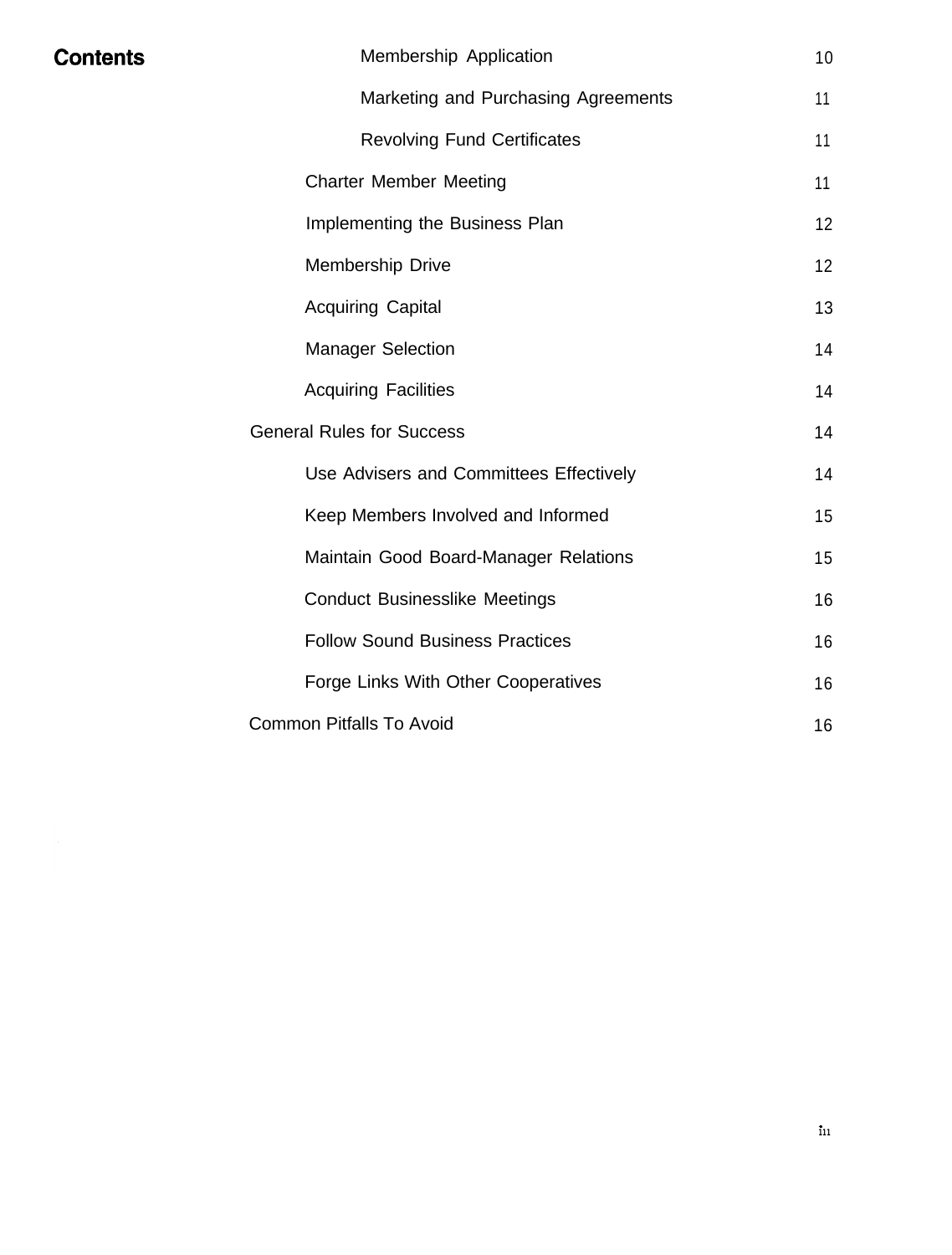# **How To Start a Cooperative**

#### **Who Sparks a Cooperative?**

A compelling need and a few community leaders can spark the idea of forming a cooperative. Usually, these leaders have an economic need or desire a service they believe a cooperative can provide. They also know others who have similar interests.

These leaders can be small business owners, manufacturers, growers, artisans, or citizens who lack, or are losing, a market for their products, satisfactory sources of production supplies, or services related to their occupation. Or they may wish to secure some other needed service or develop sources of additional income.

#### **What Is a Cooperative Business?**

A cooperative is a business owned and controlled by the people who use its services. They finance and operate the business or service for their mutual benefit. By working together, they can reach an objective that would be unattainable if acting alone.

The purpose of the cooperative is to provide greater benefits to the members such as increasing individual income or enhancing a member's way of living by providing important needed services. The cooperative, for instance, may be the vehicle to obtaining improved markets or providing sources of supplies or other services otherwise unavailable if members acted alone.

#### **Distinctive Features**

In many respects, cooperatives resemble other businesses. They have similar physical facilities, perform similar functions, and must follow sound busi-

ness practices. They usually incorporate under State laws and require bylaws and other necessary legal papers. Members elect a board of directors to represent their interests. The board sets policy and hires a manager to run the cooperative's day-to-day business.

Even though cooperatives are similar to many other businesses, they are distinctively different. Some differences are found in the cooperative's purpose, ownership, control, and distribution of benefits. Cooperatives follow three principles that define or identify their distinctive characteristics:

- user-owned,
- user-controlled, and
- user-benefited.

The user-owned principle means the people who own and finance the cooperative are those who use it. "Use" usually means buying supplies, marketing products, or using services of the cooperative business.

Members finance the cooperative through different methods: 1) by a direct contribution through a membership fee or purchase of stock; 2) by an agreement to withhold a portion of net earnings (profit); or 3) by assessments based on units of product sold or purchased.

For instance, a tomato grower would be assessed a fee such as 10 cents for every box marketed through the cooperative. These assessments, generally referred to as per-unit retains, help finance the cooperative's operations.

The user-controlled principle (also called democratic control) says those who use the cooperative also control it by electing a board of directors and voting on major organizational issues. This is generally done on a one-member, one-vote basis, although some cooperatives may use proportional voting based on use of the cooperative.

The user-benefited principle says that the cooper-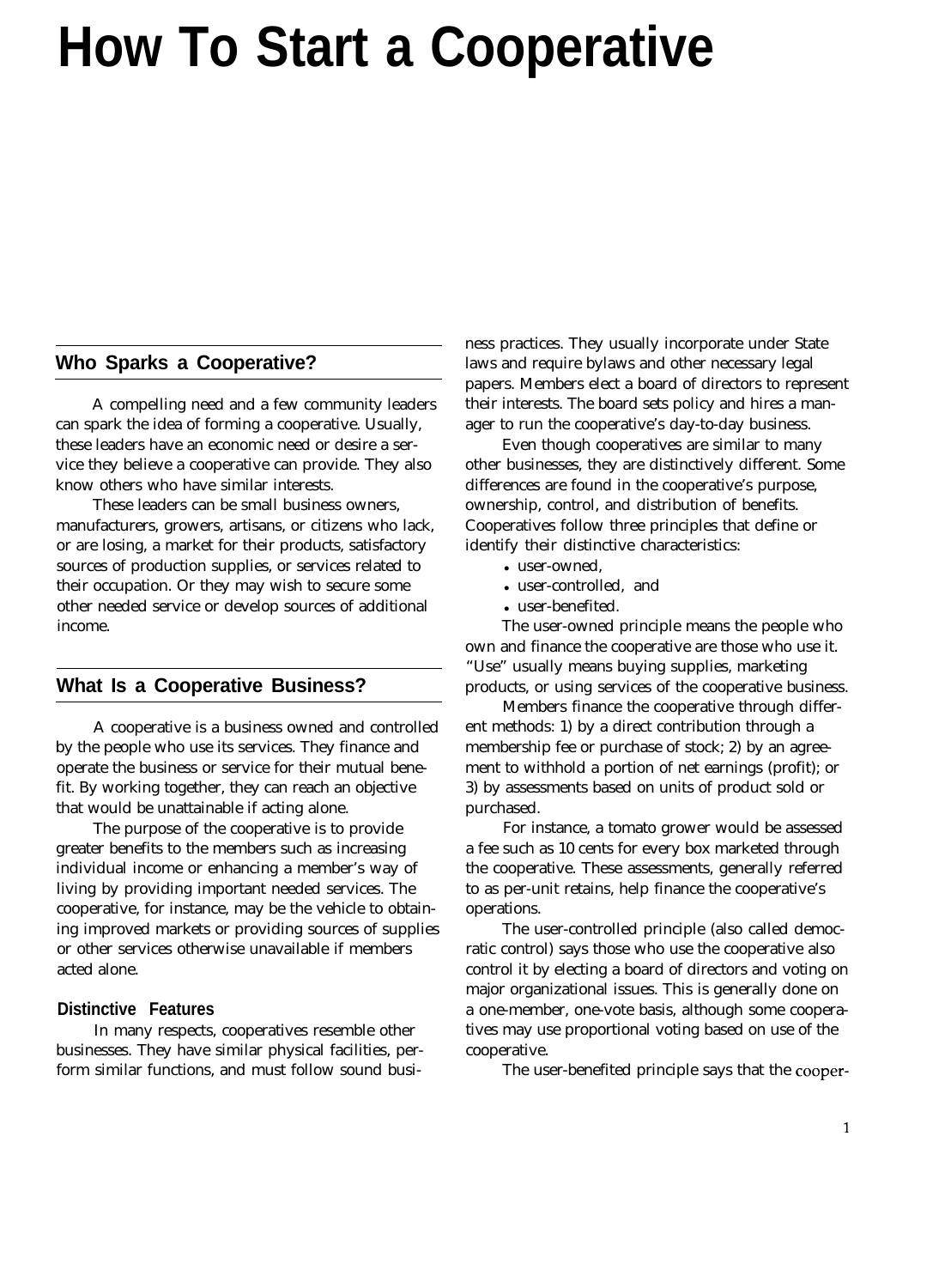ative's sole purpose is to provide and distribute benefits to members on the basis of their use. Members unite in a cooperative to receive services otherwise not available, to purchase quality supplies, to increase market access, or for other mutually beneficial reasons. Members also benefit from distribution of net earnings or profit based on the individual's business volume with the cooperative.

To operate under these distinctive principles, an important practice, particularly for new cooperatives, is to conduct continuing member education. This is especially important for attracting and recruiting new members. It is also necessary because the cooperative's membership continually changes. Older members retire and new ones join.

Keeping owners informed is an important practice for any business, but vital in a cooperative for at least three reasons:

- (1) The democratic control principle, exercised through majority rule, requires that the entire ownership (members) be informed and involved to assure that enlightened decisions are made;
- (2) Members must indicate their needs and accept the accompanying financial responsibilities before the cooperative can fulfill those needs; and
- (3) Some people are not familiar with the cooperative form of business. The educational system in the United States contains little, if any, information about cooperatives. So, the cooperative, itself, must become the educational institution.

#### **Why Cooperatives Are Organized**

People organize cooperatives to improve their income or economic position or to provide a needed service. This may be achieved through one or more of the following:

#### *Marketing Activities*

*Improve bargaining power-* Combining the volume of several members leverages their position when dealing with other businesses.

> • California: The California Canning Peach Association is a cooperative bargaining association based in Lafayette. Peach growers contract their production to processors. The grower-owned cooperative bargains with the largest processors for grower price and delivery schedule. Members realize significant additional money per ton for their peaches than growers who market on an individual basis. The cooperative also keeps growers advised on the cooperative's list, such as Frontier Pure

projected market volume and other conditions that may effect their operations.

*Reduce costs-* Volume purchasing reduces the purchase price of needed supplies. Earnings of the cooperative returned to individual members lower their net costs.

• Maine: St. Mary's General Hospital in Lewiston, a 230-bed rural health care facility, is a member of Synernet, a cooperative that serves 20 hospitals. In one year, St. Mary's saved more than \$479,000 by purchasing fuel oil, medical supplies, laboratory products, food, film, pharmaceutical, and services through the cooperative. These savings helped health care providers stretch limited resources.

*Obtain market access or broaden market opportunities-*Value is added to products by processing or offering larger quantities of an assured type and quality to attract more buyers.

• Oregon: Tillamook County Creamery Association was organized in 1909 as a quality control organization for 25 cheese factories operating in Tillamook County, an area 30 miles wide and 60 miles long between the Pacific Ocean and the Coastal Range Mountains. During the past years, the 25 cooperatives have consolidated into a single cooperative. Tillamook produces and sells more than 45 million pounds of cheese a year. Sales are mainly in the Pacific Coast States of Oregon, Washington, and California, with an ever-growing volume going to all parts of the United States. Due to the emphasis the cooperative places on family farm operations, young dairy producers have been encouraged to stay on the farm and continue to build on the foundation laid by earlier generations.

*Improve product or service quality-* Member satisfaction is built by adding value to products, competition the cooperative provides, and improved facilities, equipment, and services.

• Iowa: Frontier Cooperative at Norway started out in a van in 1976. Its mission was to provide low-cost organic herbs and spices to its members. Today, with 5,400 members, Frontier is a solidly managed cooperative that's become the Nation's premier distributor of organic seasonings. Developing new products rates high on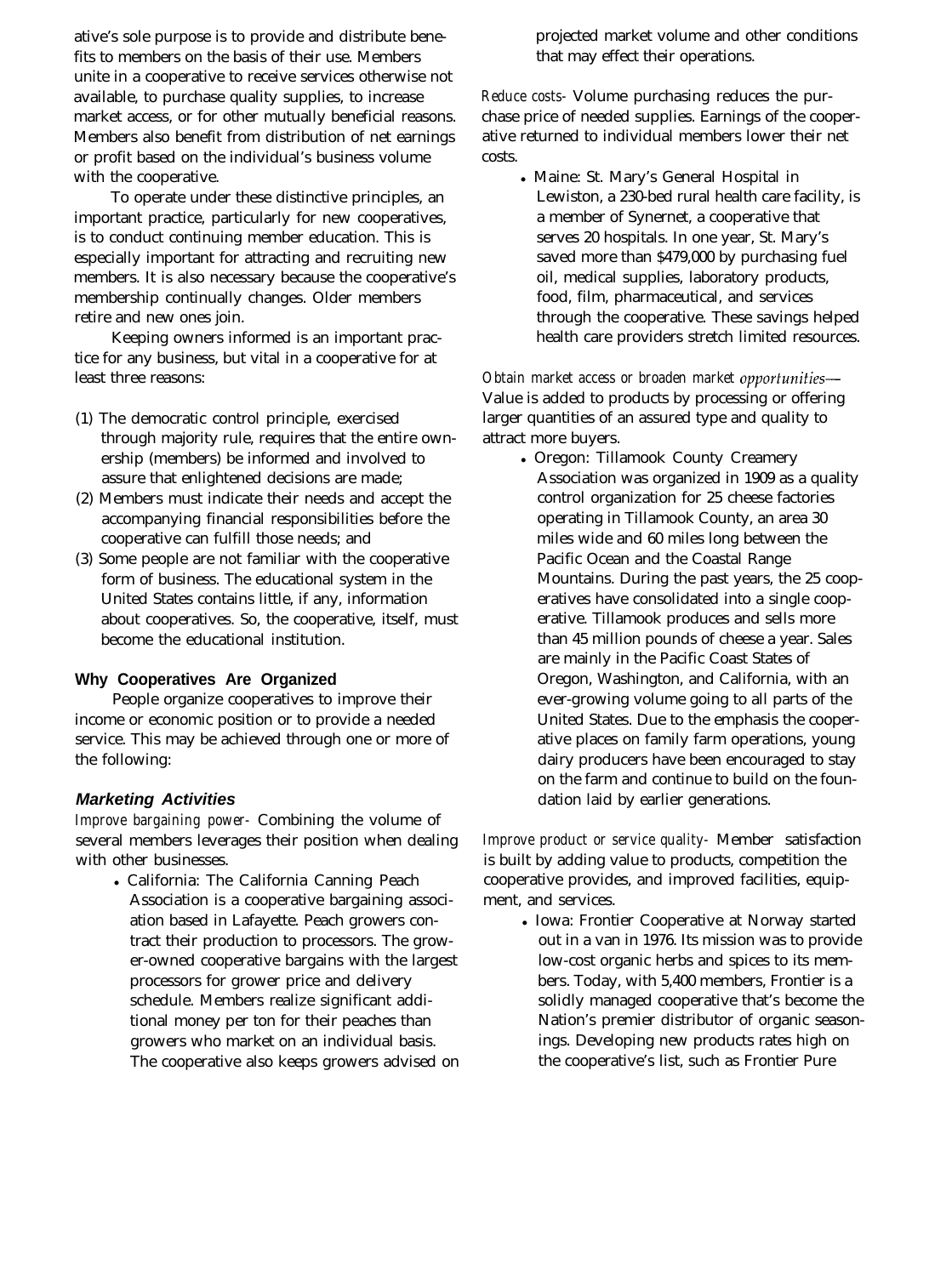Lager, an organic beer, as well as encapsulated herb products.

> • North Carolina: Watermark Association of Artisans was formed in 1978 by 35 rural women near Elizabeth City. They pooled their efforts to sell baskets, quilts, and other handmade gift items. Today, the 750 member-artisans produce decorative wooden products, rocking horses, antique quilts, rag dolls, teddy bears, duck decoys, wreathes, and baskets which are marketed around the world. About three-fourths of the members are from lowincome backgrounds. Many are single, unemployed mothers with few job skills.

#### **Purchasing Supplies/Services**

*Obtain products or services otherwise unavailable-*Cooperatives often provide services or products that would not attract other private businesses.

- Oregon: Members of Blue Water Harvesters Cooperative in Port Oxford harvest sea urchins. They depended on several private firms to extract and clear package "roe" for export to Japan. In recent years, all of these firms ceased operations. The watermen were left without a processing facility. So, the cooperative purchased a processing facility which enabled members to continue their livelihood through cooperative action.
- $\bullet$  Michigan: Frankfort is a small city of 1,500 on the shores of Lake Michigan. Many older residents wanted the comfort and convenience of retirement living, but didn't want to leave the area. Initially, 54 couples moved into an especially designed, new elderly housing cooperative close to the center of the community. The new cooperative is the latest example of an emerging trend in providing affordable senior citizen housing facilities that are ideally suited to small rural communities.
- Flexible manufacturing networks-These are a mechanism for small manufacturing enterprises in local geographical areas. By joining under a cooperative umbrella, members achieve certain shared objectives that might be otherwise impossible to achieve on their own. Through networks, members share costs for market research, environmental compliance, or technical training for employees. Joint production development and market penetration are also feasible objectives.
- l Farm Credit System-This nationwide net-

work of cooperative lending institutions provides credit and financially related services to farmers, ranchers, and their cooperatives. In existence for more than 75 years, the System is the largest provider of agricultural credit in the United States. The System specializes in lowcost financing for agricultural enterprises and rural utilities. Its expertise is unequaled by any other lender.

- <sup>l</sup>Obtain market access or broaden market opportunities-Value is added to products by processing or offering larger quantities of an assured type and quality to attract more buyers.
- Franchise Purchasing Cooperatives-Individually owned units are organized to gain economy of scale in purchasing goods and services. Some have formed insurance companies, established leasing programs, or developed financing programs for members' equipment. Benefits are derived not only from savings through group purchasing, but also from sharing earnings based on each member's business volume with the cooperative.

*Reduce Cost/Increase Income-* Reducing the cooperative's operating costs increases the amount of earnings available for distribution to members to boost their income.

• Missouri: Glasgow Cooperative, Inc., was organized in 1923 as a farm supply purchasing association. It serves farmers in a 15-mile radius of Glasgow. In its 70-year history, it has returned nearly 8 percent of the gross sales in patronage back to the members. The cooperative also has an excellent history of revolving member equities. Both activities have reduced the cost of providing farm supplies to the members.

#### **Organizing Steps**

Starting a cooperative is a complex project. A small group of prospective members discuss a common need and develop an idea of how to fulfill it. Depending on the situation generating the idea, a new cooperative may be welcomed with enthusiasm or may be met with vigorous competitive opposition.

If opposed, leaders must be prepared to react to various strategies of competitors such as price changes to retain potential cooperative members' business; bet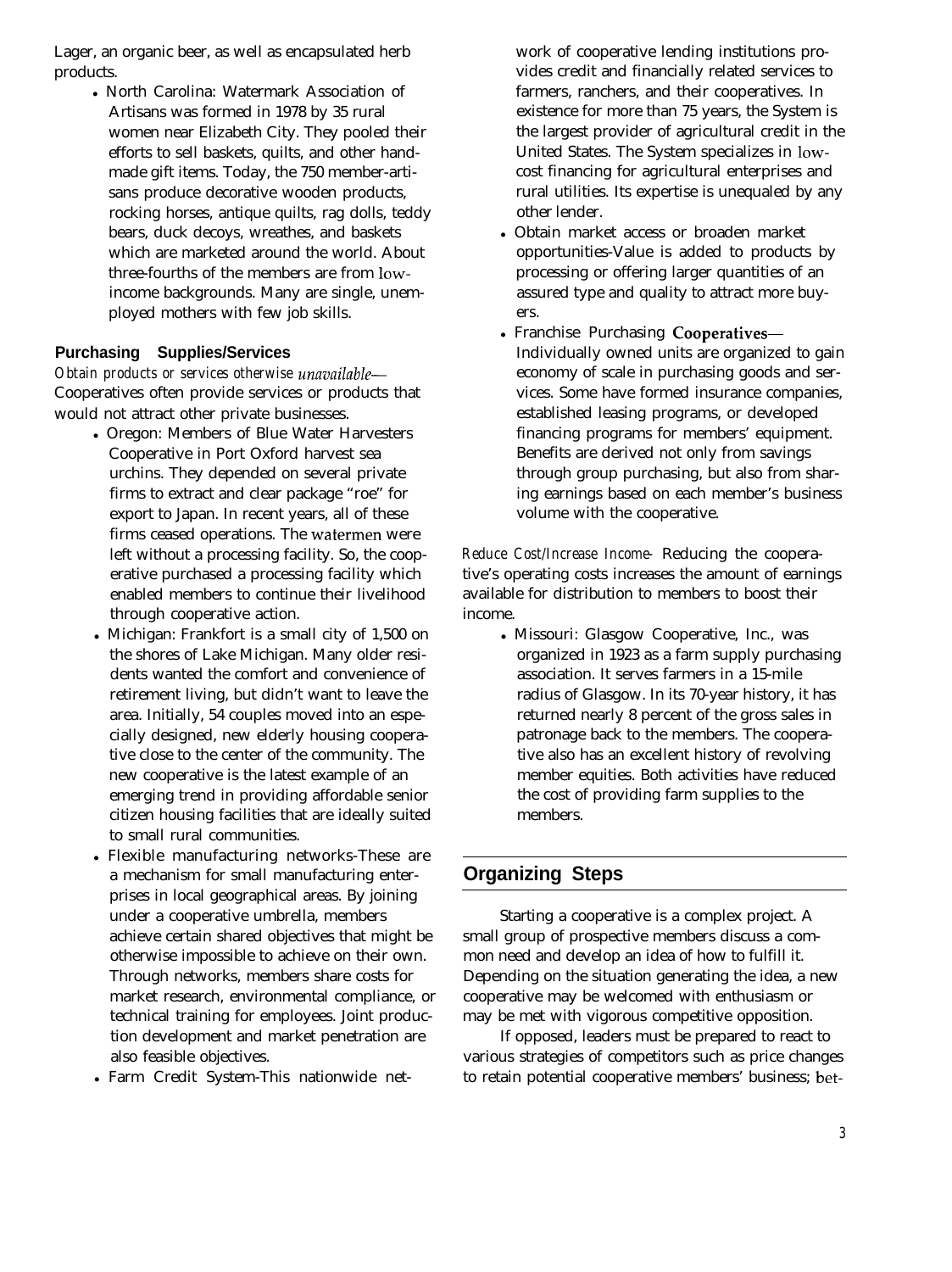ter contract terms or canceled contracts; attempts to influence lenders against providing credit; and even publicity, misstatements, and rumors attacking the cooperative business concept.

Regardless of the business climate for the proposed cooperative, leaders must demonstrate a combination of expertise, enthusiasm, practicality, dedication, and determination to see that the project is completed.

Figure 1 summarizes the sequence of events leading to the formation of a cooperative.

#### **Leadership and Advisers**

Responsibility for starting a cooperative and see-

#### **Figure l-Sequence of Events Outline**

- **1.** Invite leading potential member-users to meet and discuss issues. Identify the economic need a cooperative might fill.
- 2. Conduct an exploratory meeting with potential member-users. If the group votes to continue, select a steering committee.
- 3. Survey prospective members to determine the potential use of a cooperative.
- 4. Discuss survey results at a second general meeting of all potential members and vote on whether to proceed.
- 5. Conduct a needs or use cost analysis.
- 6. Discuss results of the cost analysis at a third general meeting. Vote by secret ballot on whether to proceed.
- 7. Conduct a feasibility analysis and develop a business plan.
- 8. Present results of the feasibility analysis at the fourth general meeting. If participants agree to proceed, decide whether to keep or change the steering committee members.
- 9. Prepare legal papers and incorporate.
- 10. Call a meeting of charter members and all potential members to review and adopt the proposed bylaws. Elect a board of directors.
- 11. Convene the first meeting of the board and elect officers. Assign responsibilities to implement the business plan.
- 12. Conduct a membership drive.
- 13. Acquire capital and develop a loan application package.
- 14. Hire the manager.
- 15. Acquire facilities.
- 16. Begin operations.

ing the project through rests mostly with the leadership group. Leaders begin by discussing their idea at one or more small group meetings with other prospective members or users. If the group supports the idea, the next step is to seek the advice of someone familiar with cooperatives.

Specialized help is needed throughout the various stages of starting a cooperative. Leaders need someone familiar with the cooperative-forming process to work with them step by step concerning legal, economic, and financial aspects.

Depending on the resources available and interest found among sources of specialized help, the group should request a person from one of the organizations to serve as an adviser.

l **Business and cooperative specialists** are needed. Most States have Rural Development offices and many have a cooperative development specialist on the staff who can help you get started. They can recommend other specialized services and talents that will be needed during organization stages.

Other resource people are available from county Extension Service offices or land-grant universities, State cooperative councils, Centers for Cooperatives, National Cooperative Bank, area offices of CoBank, St. Paul Bank of Cooperatives, or an established cooperative in your area. USDA's Rural Business-Cooperative Service in Washington, DC, also assists groups seeking to develop cooperatives by conducting feasibility studies, providing educational services, and helping with implementation.

• Legal counsel, preferably an attorney familiar with State cooperative statutes, is needed. Among sources to check for one are State Extension specialists working with cooperatives, the State cooperative council, CoBank, St. Paul Bank for Cooperatives, National Cooperative Bank, National Society for Cooperative Accountants, USDA's Cooperative Services, or an established cooperative in the area.

An attorney prepares the organization papers or checks the legality of those written by someone else. Early expertise is needed to acquire property, make capitalization plans, borrow money, and write agreements and contracts. Even after the cooperative is operating, an attorney should be retained who can help ensure the organization conforms to applicable laws.

. **Financial counsel** from some financial institution should be sought early regarding anticipated capital needs and methods of financing.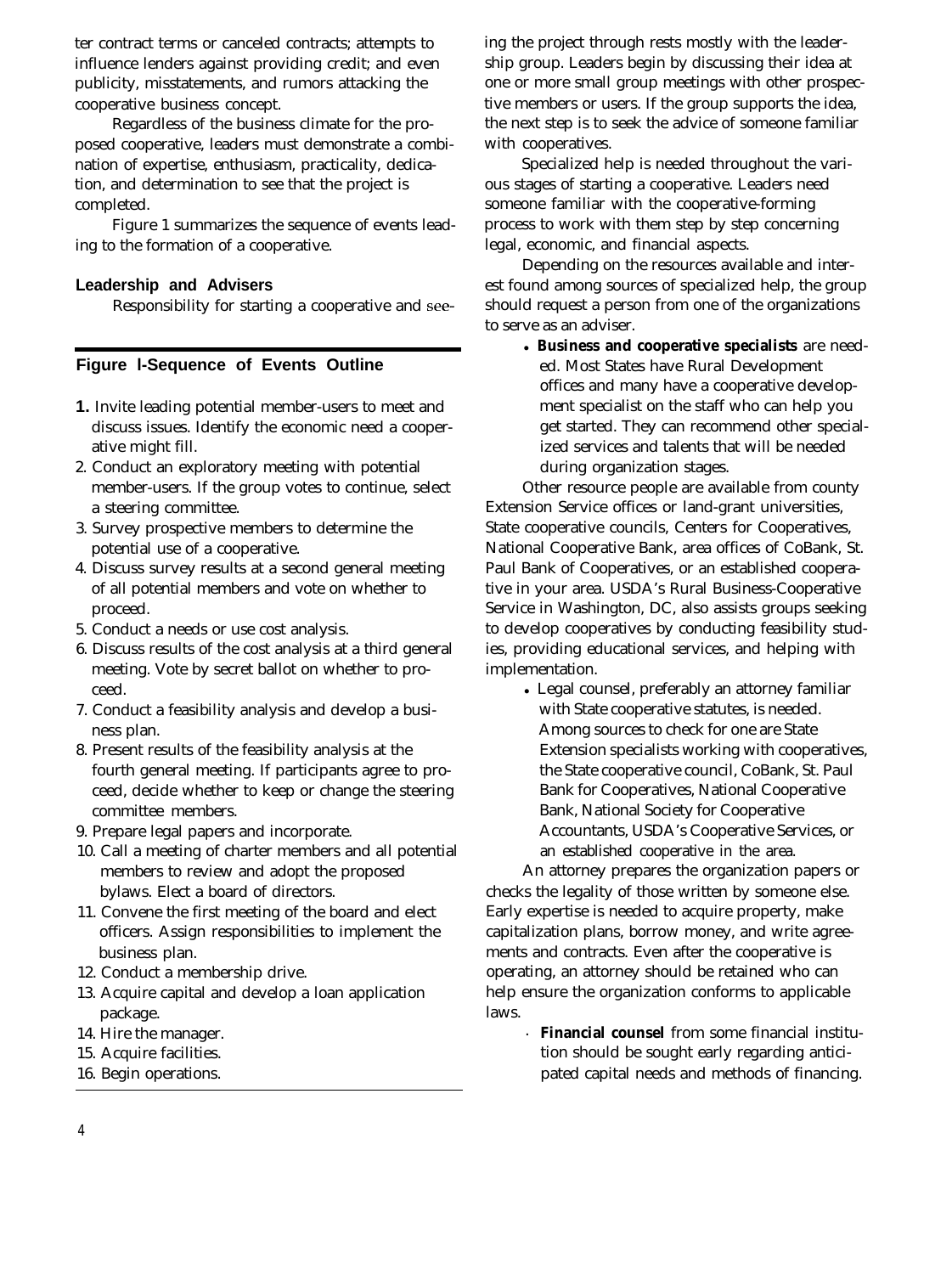This institution can provide advice on designing the feasibility study to meet requirements of a lending agent. Staff specialists on finance and accounting matters can also advise the cooperative. An independent accounting firm that has the knowledge of cooperative operations should be hired to establish the bookkeeping system, tax records, and a plan for revolving capital prior to sale of stock or collection or handling of members' money. Later, the board will need to hire an outside accounting firm to conduct the annual audit.

> • Technical advice may be needed periodically from a variety of technicians and persons experienced in cooperative business operations.

#### **Exploratory Meeting**

To determine the level of interest in starting and supporting a cooperative, invite potential members to a general meeting. Announce the meeting date, time, and place via newspapers, radio, telephone, at other meetings, by letter, or word of mouth. Invite outside advisers.

The leadership group should develop an agenda and select a presiding officer who can conduct a business meeting. Sometimes, an adviser can act as chair or help answer questions. Primary agenda items should include:

- What is the need;
- Possible solutions:
- Cooperative principles and terminology;
- Cooperative operating practices;
- Advantages and disadvantages of a cooperative;
- General risk capital equity and financial requirements; and
- Various forms of member-user commitment needed.

One approach is to have one member of the leadership group discuss the need and another summarize how the proposed cooperative might solve it. In addition, a representative of a successful cooperative might explain its operations, benefits, and limitations.

Allow plenty of time for discussion. Prospective members should be encouraged to express their views and ask questions. All issues raised should be addressed, although answers may be delayed until later meetings when more information becomes available.

#### *Coopera five Bulletins*

Answers to some of the frequently asked questions may be found in an array of cooperative bulletins published by USDA's Rural Business-Cooperative Service (Appendix VII, Helpful References).

- 1. What is a cooperative and how is it different from other business?
- 2. Who controls a cooperative?
- 3. What is the risk investment (equity) and why is it needed?
- 4. How much is my initial investment (equity capital)?
- 5. Will my investment (equity) requirement be determined by volume or by number of members?
- 6. Can we simply cosign a bank note instead of raising a cash investment (equity)? What risks are involved in cosigning?
- 7. How much money can I lose if the cooperative fails?
- 8. Can I sell my stock and other investments (equities) and get out of the cooperative whenever I want? Can I sell it to whomever I want?
- 9. What are marketing or purchasing agreements and why are they needed? How long do they last? If I can't meet the terms of the agreement, do I have to pay a penalty?
- 10. What are net margins and net earnings?
- 11. What are patronage refunds and retained patronage refunds?
- 12. Why can't the cooperative pay 100 percent cash patronage refunds?
- 13. Why do we have to pay income taxes on our patronage refunds, particularly the retained portion, if we don't actually receive money?
- 14. What are per-unit capital retains and what's their purpose?
- 15. When will the cooperative refund my retained allocations and per-unit retain? Will I be able to get this money when I retire? Will my estate be able to get it after I die?
- 16. Can we restrict cooperative membership?
- 17. If a cooperative is supposed to help its members, why are prices at the cooperative no better and sometimes worse than prices elsewhere?

#### *Steering Committee Formation and Duties-*

If the group wants a more detailed study after discussion is completed, it should select a steering committee. This group should have a keen interest in the cooperative, be well-respected within the community, and have sound business judgment. Committee members often become the initial organizers and members of the cooperative's first board of directors.

The first function is to select officers of the steering committee, usually at the close of the general informational meeting. Next, establish a deadline for completing a business analysis, including a target date for surveying potential members. Periodic progress meetings retain interest of prospective members.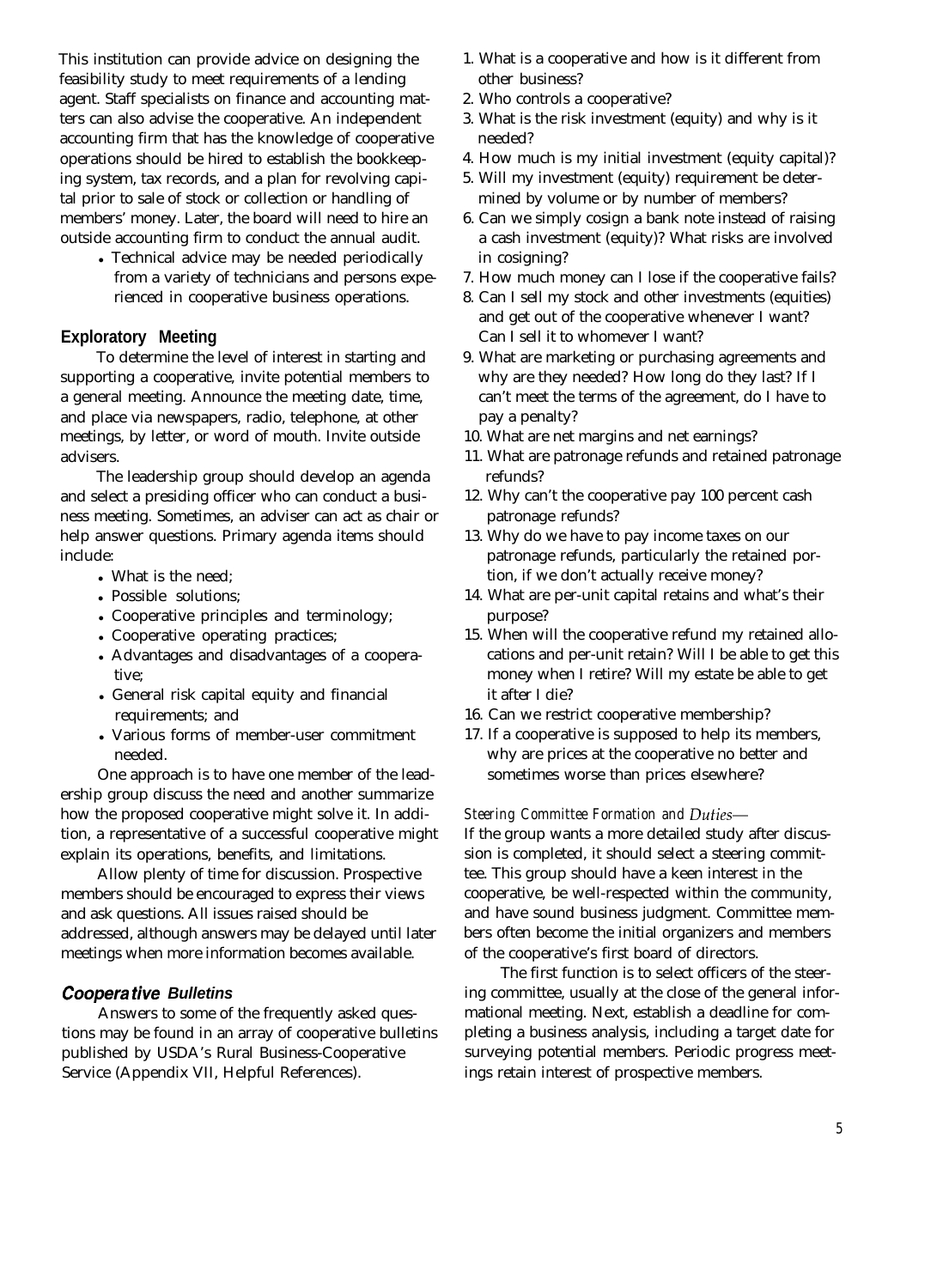The steering committee, with the help of one or more advisers, determines if a cooperative is feasible. First, it judges whether the proposed cooperative is likely to succeed and benefit its members. Second, if the proposal passes this test, the committee prepares a specific, detailed business plan for the new cooperative.

Assistance from specialists in law, accounting, finance, economics, engineering, and cooperative business operations is critical during the business analysis phase.

Economic need is fundamental to the formation and successful operation of any cooperative. The committee should examine what products or services the cooperative could provide, those needed from other sources, and whether costs would be reduced or quality improved. Intangible functions also should be considered. Will the cooperative provide a needed service, preserve a market, stabilize prices, or encourage more orderly marketing?

Is the projected initial investment (equity) within the financial ability of the potential members involved?

The committee should consider alternatives to starting a new cooperative. Could similar services be provided by another nearby cooperative, either directly or by establishing a branch? If forming a new cooperative is the best alternative, the group should consider linking with regional cooperatives to obtain additional benefits.

A new cooperative should initially limit services to avoid elaborate or costly facilities above those absolutely needed. If successful, services can later be expanded.

#### **Member-User Survey**

Formal survey techniques are best for estimating potential membership. The adviser usually drafts the survey questionnaire for the steering committee to review. Appendix I carries a sample questionnaire, but the following list gives a general idea of the needed information:

- 1. Volume of need or use in an appropriate unit of measure for the most recent or typical year;
- 2. Member-user experience and capabilities-years in present location, overall success, demand specific to the cooperative venture, and production and marketing success;
- 3. Variety of products or services to be offered or needed;
- 4. Period of need or services;
- 5. Current unit value-sales price or cost per unit;
- 6. Member-user-location of use or need;
- 7. Familiarity with and use of other cooperatives and willingness to join, finance, and use one.

While the questionnaire is being prepared, the steering committee should develop a list of potentially interested members. When the questionnaire is completed and approved, the committee interviews potential members.

Steering committee members might travel with the adviser or advisers to locate potential users or otherwise fix locations on a map. But the adviser, not committee members, should conduct the survey interview to preserve confidentiality of information provided. Such occasions should be carefully assessed beforehand.

The adviser should also discuss and answer questions about the proposed cooperative venture. Surveys also can be conducted at scheduled group meetings at a central location.

Estimates of both membership and volume should be conservative. Not all persons interested will join initially and some may wait to join later. And, unfortunately, not all who join will make the fullest use of the cooperative's services.

The adviser analyzes the survey, prepares a report, and presents it to the steering committee. The results and implications are then discussed at a meeting of all persons surveyed. Survey results should reveal how potential members identify the economic need and the degree of interest in a cooperative to fulfill that need. The survey should indicate the level of support in terms of business volume and if financial commitment is sufficient to organize and successfully operate the cooperative. The final action at this meeting is a vote on whether to continue.

#### **Market, Supply Sources, Cost Analysis**

A vote to continue challenges the steering committee and adviser to identify suitable markets, sources of supply, and service providers and their requirements. Here are some ways to gain this information:

- 1. Use previous research and industry common knowledge.
- 2. Survey market, supply, or service provider sources. Although the advisor should be primarily responsible for developing the questionnaire, this phase should be a joint effort. Contact users of the services, potential buyers or suppliers, to determine their requirements.
- 3. Ask State and/or Federal offices (such as the Rural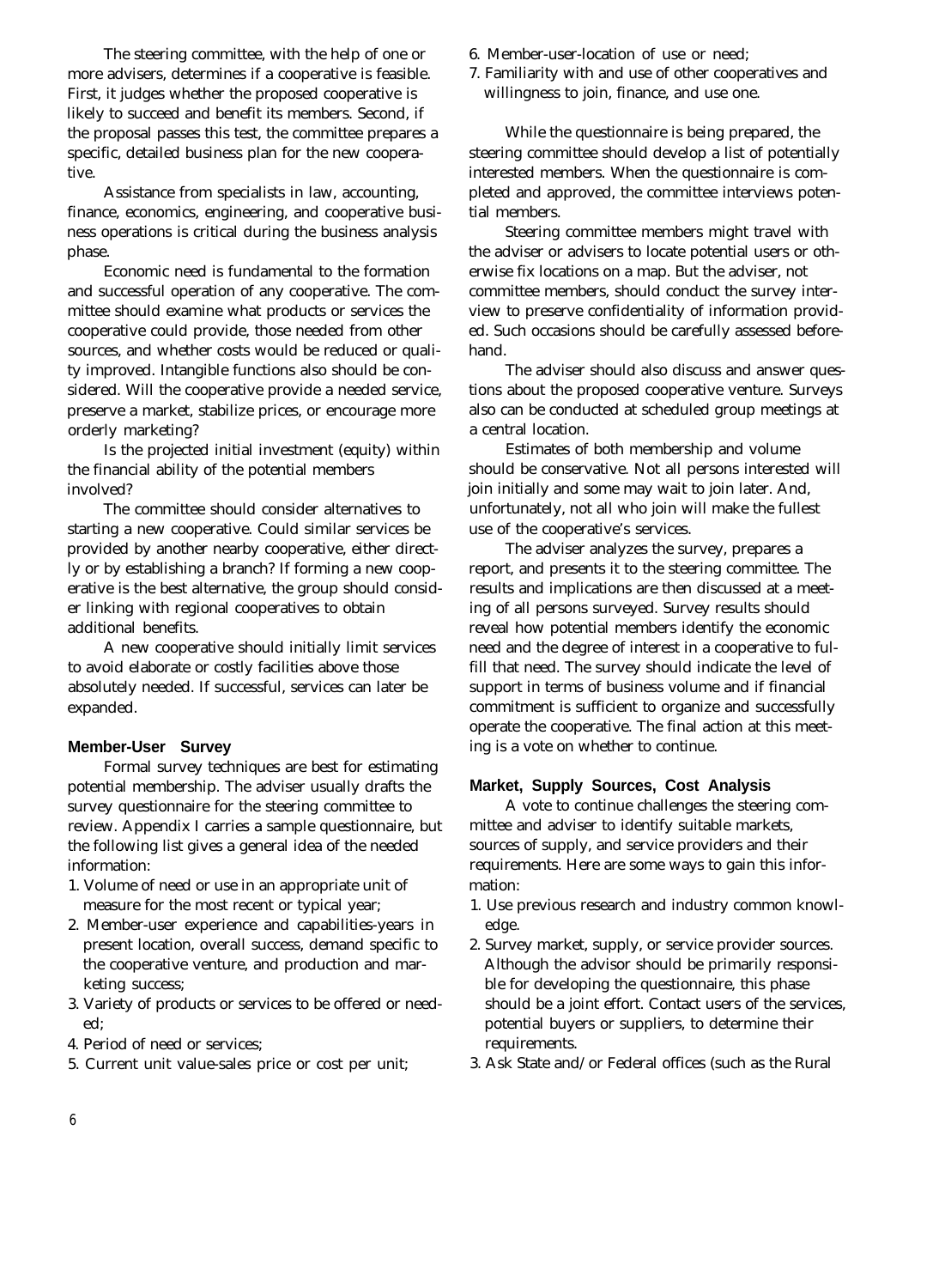Development offices, Extension Service, or community action agencies), universities, cooperative centers, commodity organizations, or private consulting firms to conduct the research and use their findings.

The adviser analyzes the survey results. This process may determine the scope of the cooperative's activities. Contacts are then made, either by the adviser or steering committee members, with engineers, equipment dealers, real estate agents, and others for cost estimates on establishing and operating the cooperative's physical facilities.

The adviser reports on the potential markets or supply sources to the steering committee. Once the report is approved, the steering committee calls the third general meeting. The adviser presents the preliminary market or supply estimation and cost analysis. Both are subject to change.

After the market or supply report is discussed and accepted, the group should vote by secret ballot on whether to continue the organizational process. By now, the steering committee and adviser should have a good idea of the minimum volume of business, number of members, and financial commitment needed to justify starting the cooperative. Where support is questionable, the token investment should be refunded.

Supporters should sign a premembership agreement (Appendix III). This agreement helps determine the extent of serious interest in the proposed cooperative. The signer agrees to join, patronize, and furnish a specific amount of initial risk capital.

Initial investment by members should be in proportion to their intended use of the cooperative, but start at a minimal amount such as 10 percent of potential risk capital (equity) needed to operate. This goal should be met before continuing organizational efforts.

Potential members should be given a written statement about how their investment will be used and procedures for returning unused funds if the project is terminated or the individual later decides not to join. The money should be deposited in an interest-bearing account and records kept of investments and expenditures. Generally, this money is used for organizational costs like supplies, postage, phone bills, and attorney fees.

#### **Feasibility Analysis**

The emerging picture of the size and scope of the cooperative now permits the adviser and the steering committee to develop basic operating assumptions. Together, they consider facilities needed, operating costs, capitalization, and financial requirements.

An important part of the feasibility analysis is to

review the sensitivity of the business to changes in volume or operating costs. For example, what impact will a 25-percent decrease in product sales, perhaps due to adverse weather, have on profitability? Other key factors might include wage rates, operating efficiencies, interest rates, etc.

The adviser determines operating efficiencies, estimates labor needs, develops service and payment schedules, and gathers other cost data. The steering committee will have to contract with an engineering firm or equipment dealer, for instance, to obtain specialized data on facilities, equipment, and labor costs.

Facilities needed may include land, buildings, and equipment. The committee bases estimates on the expected business volume by the probable members, plus some allowance for future expansion. The cost of buying or leasing existing facilities and equipment should be investigated. Professionals and skilled technicians should be consulted to determine the need for new facilities and assess the value of any existing facilities being considered.

Operating costs include employee salaries, utilities, taxes, depreciation, interest, and costs of office and other supplies. The adviser, with help of the committee, determines what items to include and their probable cost, based on operating assumptions. If the operating revenues for the projected volume of business show little or no margins over estimated costs, the committee should project the volume needed to produce acceptable margins. In most businesses, per-unit operating costs tend to decline as the volume increases.

A cooperative's lowest possible operating costs occur when its members furnish it with the maximum amount of business it can handle.

#### **Capitalizing the Cooperative**

Capitalization is the amount and source of money needed to start and operate the cooperative. The committee recommends a plan of capitalization including: (1) determine whether the capital structure is to be stock or nonstock; (2) estimate the amount of member investment (risk capital); and (3) estimate the amount and source of borrowed money needed (debt capital).

While many State incorporation statutes permit organizing as either a stock or nonstock cooperative, a number limit them to agricultural producers. In a stock cooperative, members are issued stock certificates as evidence of their membership and capital investment. More than one type of stock may be issued.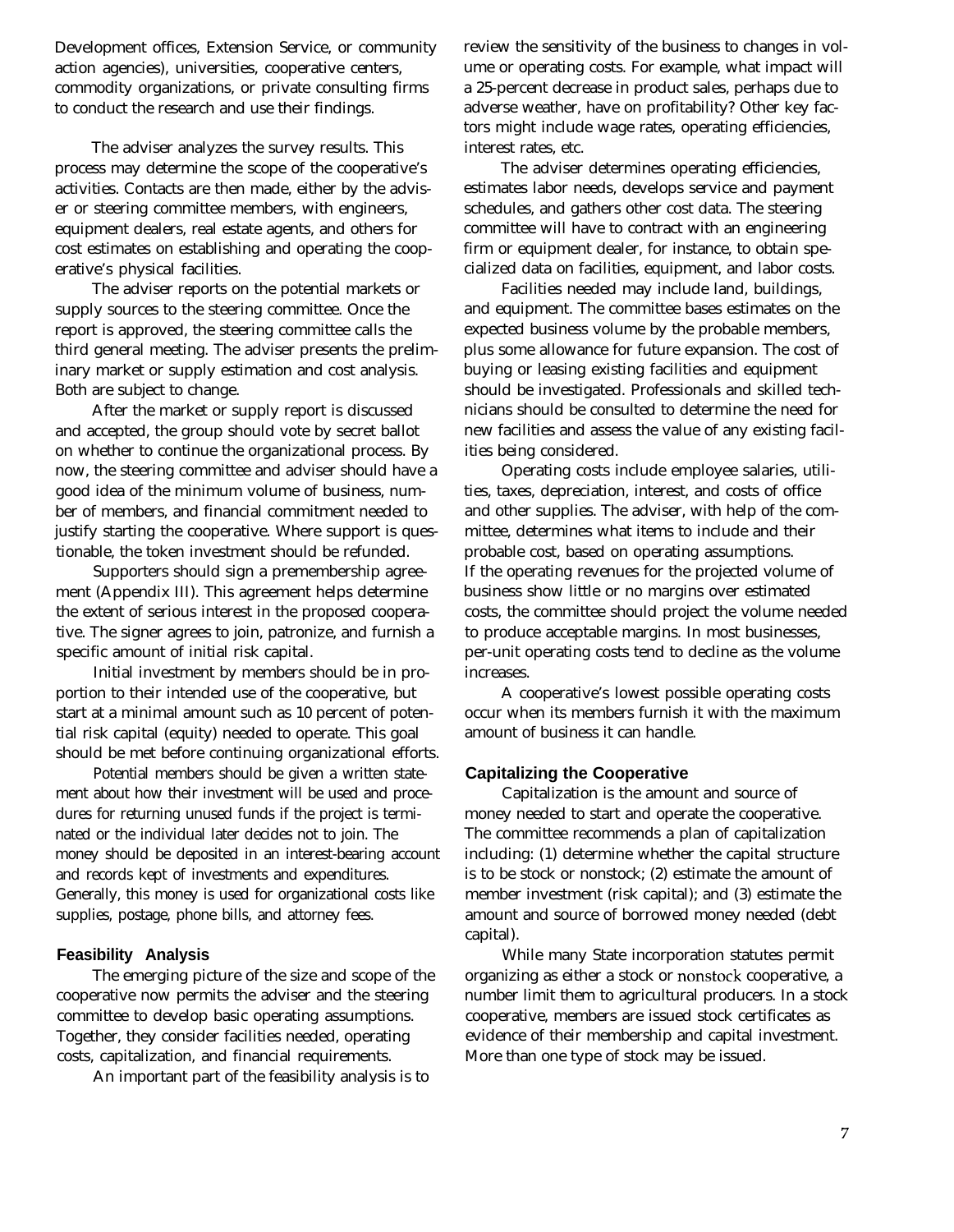#### *Common Stock-*

Stock cooperatives issue shares of common stock to show membership and voting rights. Common stock may be divided into classes. Each class may have different par values and carry different voting privileges. Usually, cooperatives don't pay interest on common stock.

#### *Preferred Stock-*

Preferred nonvoting stock may be issued to both nonmembers and members for additional capital investment. This stock may be divided into classes. Each has different par value and/or other conditions. Interest paid on preferred stock may be limited by State statute and redemption determined by the board of directors. If the cooperative is changing structure or going out of business, preferred stock is paid before the common stock.

#### *Membership Certificates-*

If the cooperative is organized as a nonstock organization, usually membership and capital certificates are insured. This certificate is issued when membership fees are paid and establishes voting rights in the cooperative. The amount of capital collected from membership fees is usually considered as incidental to capitalizing of the cooperative. Membership certificates are generally noninterest bearing.

#### *Capital Certificates-*

Capital certificates of a nonstock cooperative are the equivalent of preferred stock issued by a stock cooperative. They are sold in various denominations, may bear interest, and may or may not have a due date. They have no voting privileges and may be owned by nonmembers.

The combination of membership fees, sale of capital certificates, and capital certificates issued for retained patronage are sources of risk capital (equity) for nonstock cooperatives. (Certificates issued for retained patronage may carry a due date to implement systematic rotation.)

#### *Stock or Nonstock Structure?-*

A new cooperative may choose either method for structuring risk capital. A stock structure is more easily understood by most potential members. If organizing as a nonstock cooperative, more member education may be needed to explain the risk capital structure described in the bylaws.

#### **The Member Investment**

Investing risk capital is a basic member responsibility. The initial investment required (equity capital)

from each member will be determined by the projected cost of facilities, estimated daily volume of business, cash flow requirements, projected number of members, and their volume or use of the business.

Members' initial risk capital investment should be large enough for them to realize they have a financial stake in the business to protect. If the investment (equity) requirement is based on volume (vs number of members), the investment should be in proportion to their expected use. Those who wish to contribute more than their share may purchase preferred stock or capital certificates that earn fixed dividends, but carry no additional voting privileges. Members may also provide short-term debt capital in the form of certificates of investment.

Members provide additional amounts of risk (equity) capital as they use their cooperative. One method is through per-unit capital retains. The cooperative deducts from transactions an amount based on the value or quantity of services provided or products marketed. Another method is to retain part of the cooperative's net earnings at the end of each business year. Under both of these methods, the risk capital (equity) investments are credited to members' equity account in the cooperative's accounting system.

Like other businesses, cooperatives must build financial reserves. These can be used both to carry them through times when operating expenses exceed income and to financial growth. Sometimes, part of these reserves is dedicated to a specific purpose, such as covering uncollectible accounts (bad debts). Another portion may be set aside to fund a new facility or the startup of a new member service.

Accumulated reserves relieve the pressure on the cooperative to borrow money or reduce important services through tough times. And they lessen the likelihood the cooperative will have to ask the members for a direct investment of additional risk capital to meet unexpected needs.

As part of the capitalization plan, the steering committee estimates the amount of reserves that will be needed and the method of obtaining them. State law should be checked for rules on reserve levels or methods of accumulation.

The membership fee or payment for a share of stock is usually retained by the cooperative, at least until the membership is terminated. However, another element of the capitalization plan should be a strategy for revolving member equity capital related to business done with the cooperative, retained patronage refunds, and per-unit retains. When the cooperative's equity is sufficient to meet its needs, a portion of each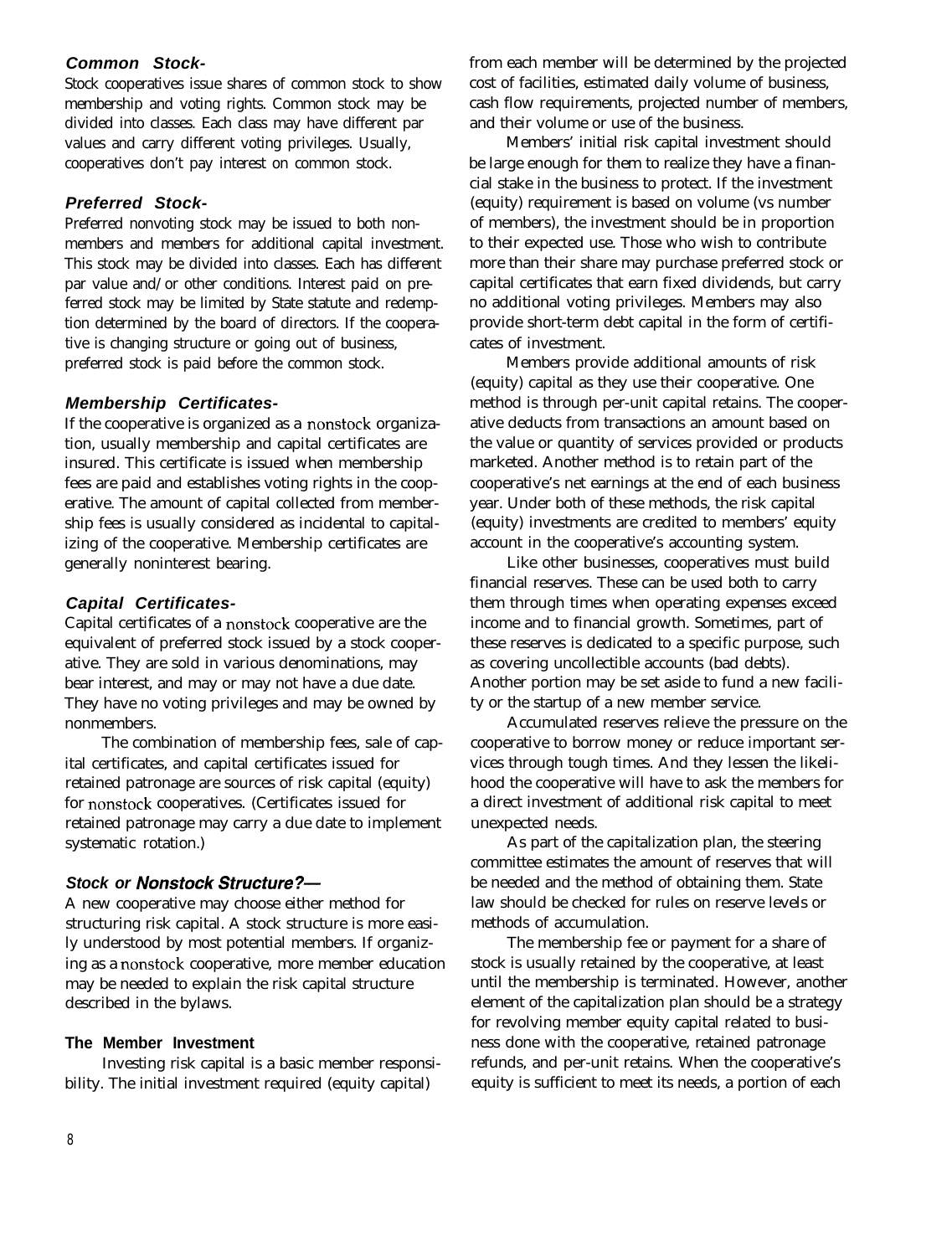year's income should be used to redeem the oldest patronage-based equity.

This equity is replaced by funds retained from the current year's patrons. The schedule for revolving equity is set by the board of directors. A systematic equity redemption program keeps the cooperative financed by current users in proportion to their use.

#### **Sources of Debt Capital**

How much debt capital the cooperative can borrow depends on how much risk (equity) capital members initially invest, cash flow, quality of management, and the degree of risk in the venture. Members should contribute equity capital amounting to at least half the total capital requirements. But, it usually takes several years of operations to reach this goal.

Long-term credit is the usual way of acquiring part of the money to finance land, buildings, and equipment. The period of the fixed asset loan depends on a number of factors, but it is usually related to the facility's projected life.

The committee should explore various sources of long-term loans and recommend the source that can supply the financing best suited to the proposed cooperative. Among sources of facility loans are State offices of USDA's Rural Development, CoBank, St. Paul Bank for Cooperatives, National Cooperative Bank, programs of commercial banks, credit unions, and insurance companies. Other financial arrangements may be available that are temporary or unique to the new cooperative venture.

Operating capital may be obtained through shortterm loans (1 year or less) after the cooperative becomes established. A new cooperative, however, can obtain only part of its operating funds from short-term loans. Member equity must make up the balance.

Sources of short-term credit include credit unions, commercial banks, banks for cooperatives in the Farm Credit System, and the National Cooperative Bank. The committee should explore all sources and recommend the lender that best meets the requirements of the proposed cooperative

#### **Projecting Capital Needs**

The adviser prepares a feasibility analysis report that outlines all assumptions and income and expense projections based on standard financing practices and presents it to the steering committee. The report is reviewed and revised to develop a realistic business plan that can be approved by potential members and implemented without significant change.

This report is discussed at a fourth general meet-

ing of potential members. It should cover the cooperative's purpose, goals, and economic functions, including assumptions and financial projections for startup and at least the first 3 years of operations. Specific topics include:

- 1. Volume projections;
- 2. Risk capital (equity) investment requirements-initial and continuing;
- 3. Financing projections, including tables for monthly cash flows, annual projections of operating statements, balance sheets, and a statement of cash flow;
- 4. Financial package and method of capitalization;
- 5. Payment schedules;
- 6. Projected patronage refunds-cash and retained; and
- 7. Implementation schedule.

Financial projections may include "best" and "worst" case scenarios to demonstrate sensitivity to changes in operating assumptions.

By now, most specific operational plans have been determined. Yet to be decided is the selection of a manager, facility location, and subjects to be covered in the articles of incorporation and bylaws.

If members elect to continue the process, the steering committee is instructed to arrange for incorporation and carry out the business plan.

#### **Legal Considerations**

Organizing committee members should become acquainted with legal aspects of cooperatives by studying laws applicable to them and businesses generally (Appendix VII).

Every State has one or more laws authorizing the formation of cooperative corporations, although a number of them are restricted to agricultural producers. Copies may be obtained from an attorney, the Secretary of State, or State Corporation Commissioner.

Several Federal laws are especially important for cooperatives. The Capper-Volstead Act of 1922, sometimes called the "Magna Charta" of farmer marketing cooperatives, recognizes the rights of producers to act together in handling, processing, and marketing their production without violating antitrust law. Producers may also form marketing agencies in common. But even though cooperatives have this organizational protection, their operations are subject to the same antitrust laws as other businesses.

The Farm Credit Act of 1971 defines a cooperative that is eligible to borrow from the banks for cooperatives in the Farm Credit System and the conditions the cooperative must meet. The National Consumer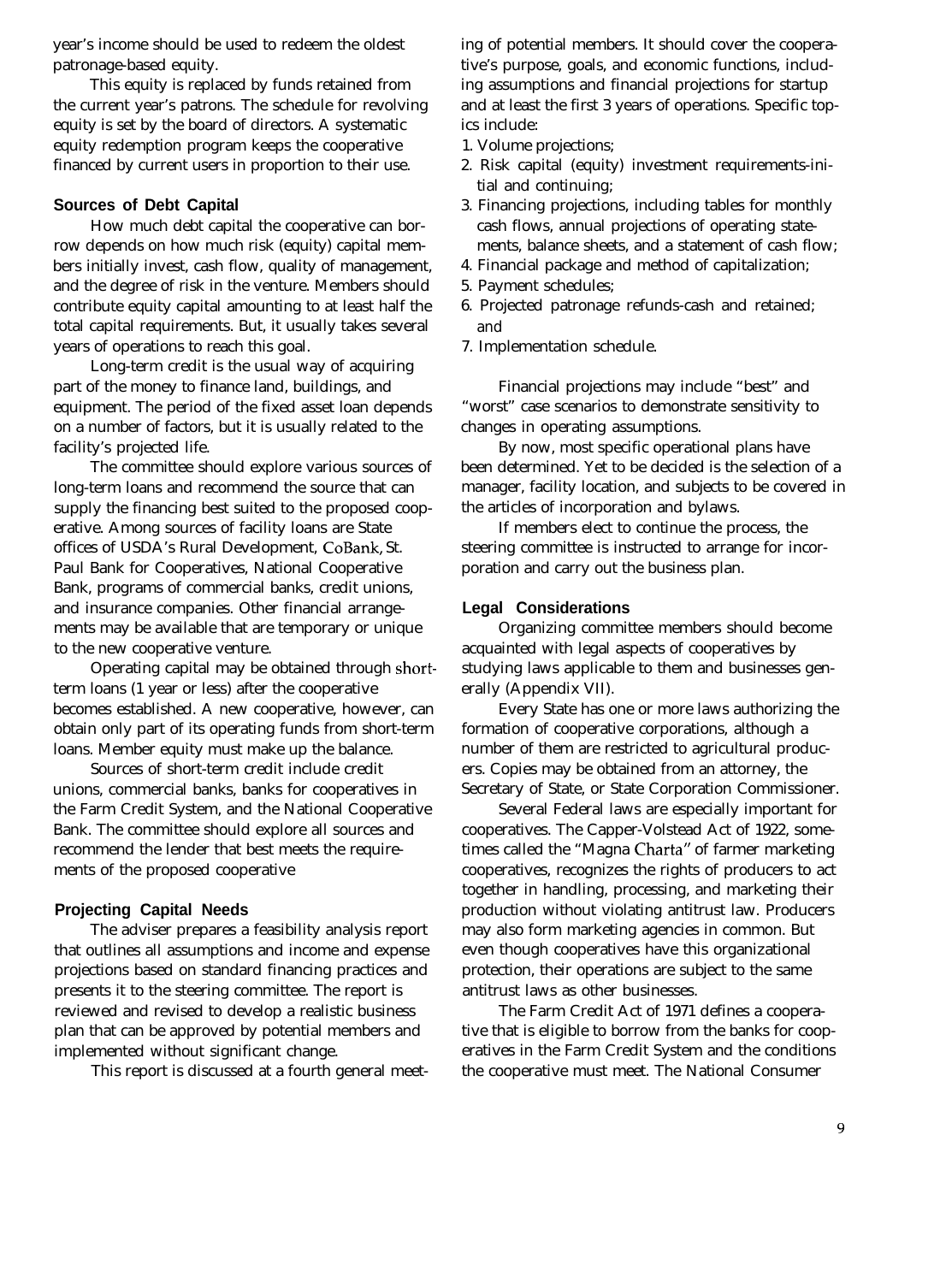Cooperative Bank Act created a similar financial institution, the National Cooperative Bank, to serve nonfarm cooperatives.

The Internal Revenue Code describes the tax treatment of cooperatives and their patrons and tax reporting requirements.

#### *Legal Papers-*

Perhaps the most important process, other than determining the business feasibility, is drafting articles of incorporation and bylaws. Other legal documents include the membership application, membership or stock certificate, revolving fund certificate, marketing/purchasing agreements, and meeting notices and waivers of notice (Appendix III). Also review *Sample Legal* Documents for *Cooperatives* (CIR 40).

#### *Articles of Incorporation-*

Incorporation is usually the best method of organizing. Each State has special enabling laws under which cooperatives may incorporate. It may be preferable to incorporate under the State's general corporation enabling act, but structure bylaws to operate as a cooperative.

Incorporation gives the cooperative a distinct legal standing. Members generally are not personally liable for the debts of an incorporated organization beyond the amount of their investment. The articles indicate the nature of the cooperative business. The articles should specify rather broad operating authority when incorporating even though services may be limited at the beginning.

These articles usually contain the name of the cooperative, principal place of business, purposes and powers of the association, proposed duration of the association, names of the incorporators (in most States), and information about the capital structure. In some States, the names of the first officers of the association must be included.

Filing the articles of incorporation (usually with the Secretary of State) activates the cooperative corporation. After the organizing committee approves the articles, the attorney files for the corporation charter and includes the recording fees. Once chartered by the State, the cooperative should promptly adopt bylaws.

#### *Bylaws-*

They state how the cooperative will conduct business and must be consistent with both State statutes and the articles of incorporation.

Bylaws usually have membership requirements and lists rights and responsibilities of members;

grounds and procedures for member expulsion; how to call and conduct membership meetings, methods of voting, how directors and officers are elected or removed, and their number, duties, terms of office, and compensation; time and place of director meetings; dates of the fiscal year; requirement to conduct business on a cooperative basis; how net margins will be distributed; process for redemption of members' equity; a consent provision that members will include the face value of written notices of allocation and per-unit retain certificates as income in the year they are received; distribution of nonpatronage income; handling of losses; treating nonmember business; dissolution of the cooperative; indemnification of directors; and the process for amending the bylaws.

Also covered is how the board is structured to represent the membership, given geographical distribution and size of the membership and the scope of business and function of the cooperative. Directors may be selected to represent districts based on membership density, to reflect commodities or services to be handled, or some other basis that provides equitable representation. The organizing committee's recommended management structure should include the basis for director representation, voting methods, and board officers, and their terms.

For marketing cooperatives that lack a marketing agreement, the bylaws specify the extent of members' obligation to market through the cooperative. They outline the terms and conditions under which the products will be marketed and accounting procedures.

The committee prepares the articles and bylaws with the help of an attorney so provisions comply with laws of the State in which the cooperative is incorporated. The committee's role also is to assure the bylaw provisions will not conflict with operating procedures.

#### *Membership Application-*

This form has five main parts: applicant's statement asking to become a member of the cooperative, signature of the applicant, statement of cooperative acceptance of applicant, signatures of the president and secretary, and a statement of the duty and intent of the member.

The application, signed by the member and approved by the board of directors, is the legal proof that a patron is a member. A cooperative should have a completed membership application on file from every member. Membership and the amount of business done with members and nonmembers are important factors for certain antitrust and taxation provisions.

A membership certificate may be issued to each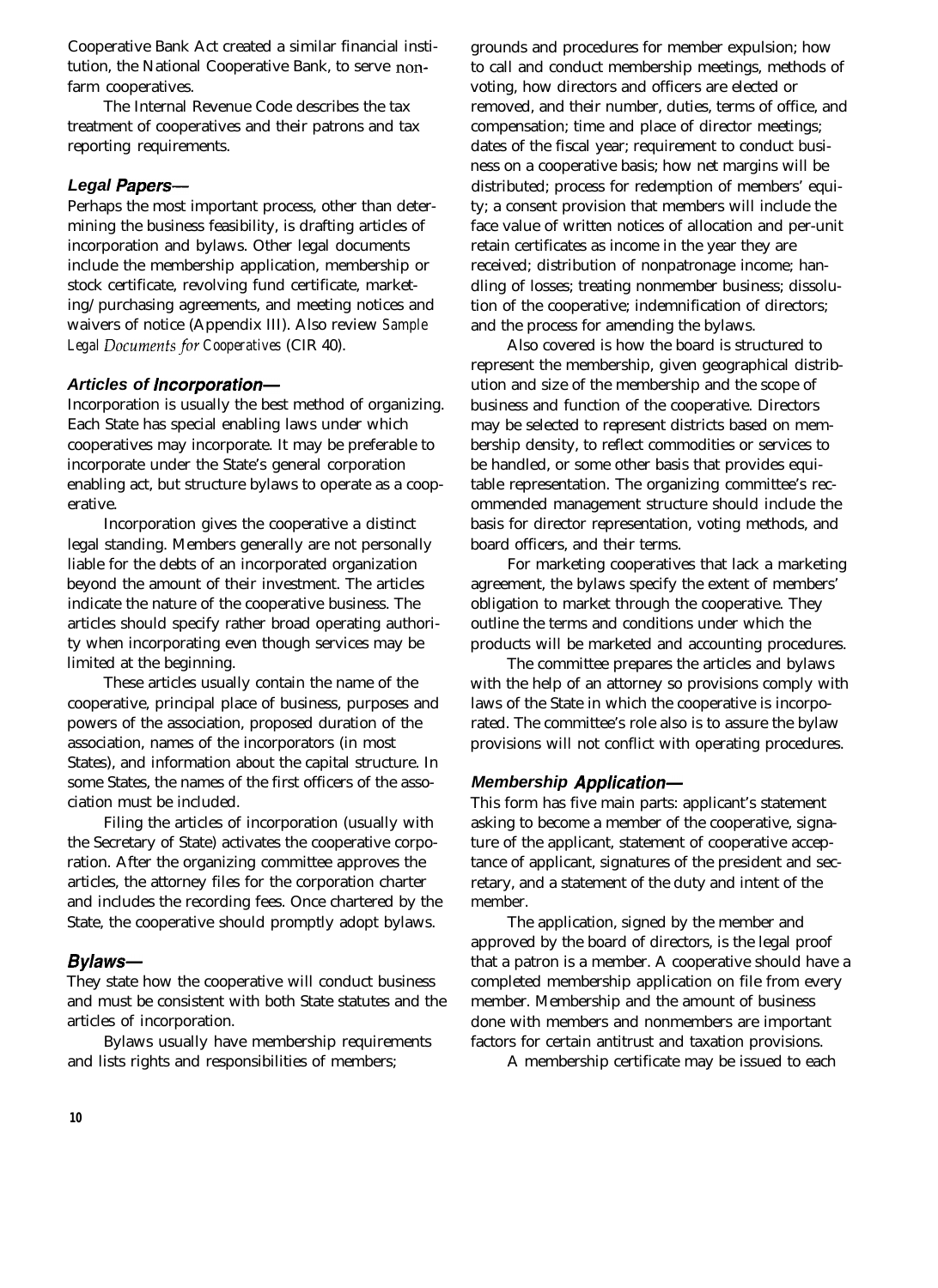member as evidence of entitlement to all of the rights, benefits, and privileges of the association.

#### *Marketing and Purchasing Agreemenfs-*

In the marketing agreement, the association agrees to accept specified products of stated or better quality, to market them to the best of its ability, and to return to members all marketing proceeds less deductions for expenses and continuing capital needs. A similar contract with members can be structured for service and supply cooperatives.

This continuing or self-renewing agreement should specify that after it has been in force for some initial period, it should continue indefinitely unless the member (or the cooperative) states in writing a desire to cancel or modify it. A cancellation request must be made during a specified annual period as noted in the contract.

An agreement ensures sufficient control over products or services to be delivered so the cooperative can function. This is especially helpful in the first few years of operation when the cooperative is establishing its reputation as a responsible and successful business. Marketing and purchasing agreements have helped some cooperatives get needed outside financial help.

In some cases, cooperatives that use contractual agreements must file them with the State Government.

#### *Revolving Fund Certificates-*

When a cooperative retains funds from business with or for patrons as capital investments, it issues a written patronage refund certificate or a similar document to the member as a receipt for capital investments that will eventually be revolved or redeemed. Meanwhile, the retain is used to finance the business. Member investments may be deductions based on per-unit of product handled or services used, reinvested patronage refunds, or original capital subscriptions, if a nonstock cooperative.

#### **Charter Member Meeting**

According to most statutes under which cooperatives are organized, articles and bylaws must be adopted by a majority vote of the members or stockholders.

For convenience in organizing, only the persons named in the articles of incorporation, called the charter members, must vote to adopt the bylaws. These persons are regarded as members or stockholders as soon as the articles of incorporation are filed. A good practice, however, is to invite everyone who has signed a premembership agreement to the meeting to ratify the bylaws.

A temporary presiding officer conducts this first meeting and reports that the articles of incorporation have been filed. A draft of the proposed bylaws is presented, discussed, and adopted as read or amended.

Further action is usually needed to accept those members or stockholders who have subscribed for stock or agreed to become members but are not named in the articles of incorporation. Under some statutes, however, the incorporators can adopt the bylaws as incorporators rather than as members or stockholders.

If members of the first board of directors have not been named in the articles of incorporation, they should be elected at this meeting.

Here are some suggestions for selecting the first board of directors:

- use a nominating committee to develop a panel of candidates for the board;
- select only members as candidates;
- nominate two candidates for each position; and
- vote by secret ballot.

#### **Implementing the Business Plan**

Once the bylaws have been adopted, the board of directors should meet as soon as possible to avoid having to send out legal notices of it to directors. Directors approve various resolutions designed to make the cooperative an operational business and ready to serve members.

Officers of the cooperative are elected and directors assigned to individual or committee responsibilities to implement the business plan. Members may be assigned to committees, but at least one board member should be on each committee to enhance communications. Target dates are established for important events such as groundbreaking, construction completion, dedication or open house, and full-capacity operations.

The board needs to act immediately on some specific items:

- conduct a membership drive;
- adopt a form of membership application or stock subscription;
- adopt the forms for contractual agreement if used;
- acquire capital;
- select a bank in which to deposit funds;
- initiate steps to hire a manager;
- authorize officers or employees to handle cooperative funds and issue checks;
- design and install an accounting system.
- provide for bookkeeping and auditing services;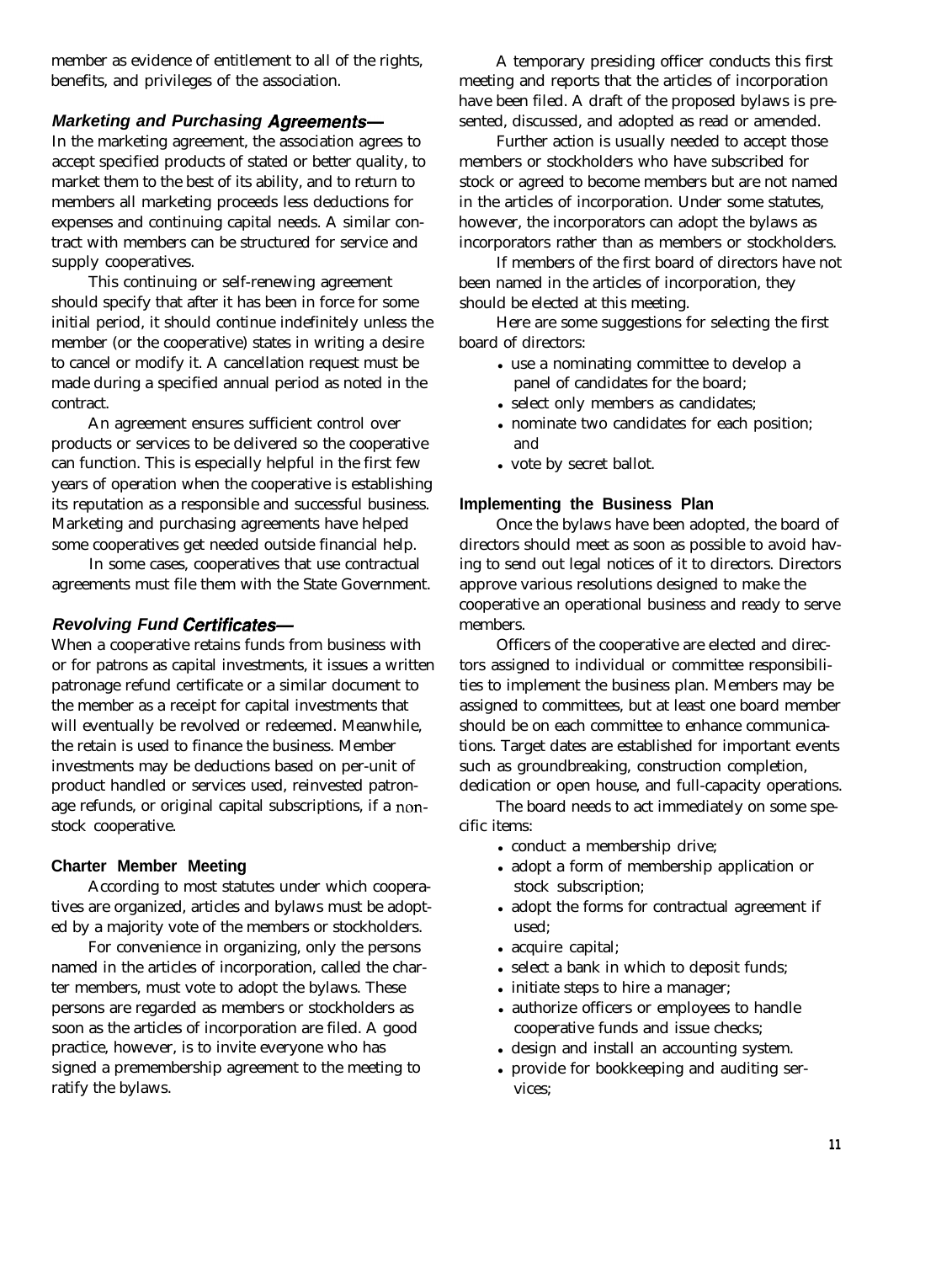- print the articles of incorporation, bylaws, and other member documents for distribution to all members;
- bond officers and employees in accordance with bylaws; and
- pick a business location and seek bids for facilities and equipment.

director training schedule should be established to discuss topics such as legal liability, cooperative finance, management supervision, and member relations. Session topics for the entire membership should include member responsibilities, cooperative operating policies, and tax treatment of patronage refunds.

#### **Membership Drive**

A new cooperative must have enough members to start operation and justify its existence. Additional members may be needed to financially strengthen the association or increase its volume.

Cooperatives that provide supplies and services normally have open membership. Those that process and market or bargain for price and contractual agreement or offer limited services may have a selective membership policy. Members should feel a responsibility to recommend others believed to be qualified users. That's why it's important for members to understand what their cooperative is, how it operates, its benefits, and its limitations.

People join cooperatives primarily for economic benefits-services and increased income. Most people want to be shown the advantages of cooperative membership. If those benefits are not evident, few prospects will join and even if they do, they probably won't regularly patronize the cooperative.

New members may be asked to join by purchasing stock or paying a membership fee and signing an application. The applicant should get a receipt for funds collected. The cooperative must followup with membership and stock certificates and related material.

Accurate accounting of money is an extremely sensitive issue. The cooperative should retain an independent accounting firm to assist in recording funds prior to any sale of stock or the collection of substantial amounts of money.

#### **Acquiring Capital**

Starting a new cooperative can create a need for substantial capital. A problem develops when trying to operate with limited membership equity capital and sizable total capital requirements. Therefore, member

equity must be carefully weighed against projected cooperative capital needs.

Methods for acquiring capital and classification of financial instruments are covered under the "Feasibility Analysis" section. The task of financing a new cooperative with member equity alone is usually impossible. Therefore, additional sources for funds are needed. Local area banks are good possibilities. Others are the cooperative banks in the Farm Credit System, the National Cooperative Bank, State Rural Development offices, and other governmental funds, depending on what may be available at the time. Another option may be to sell preferred stock to members and others in the community.

The best source of financing for a cooperative is from members. The more financing members provide, the less the cooperative business will need to borrow from other sources. Usually, cooperatives sell common or preferred stock to members to raise capital. The common stock is usually tied to voting rights, but there are several types. For example, class A could be designated as voting stock and limited to one share per member while class B could be nonvoting stock that members could purchase based on their anticipated volume of business.

Preferred stock also can be sold to outside investors and members. Although owners of preferred stock have no voting rights, this stock carries less risk than common stock. Members of the community in which the cooperative is to be located may purchase preferred stock to keep the cooperative as a local business.

Conservatively estimate the amount of capital raised from preferred stock sales. Some States limit dividends that can be paid on both common and preferred, thereby making preferred stock unattractive to outside investors. Stock sale programs should be carefully reviewed by an attorney to ensure conformance with State and Federal security laws.

Commercial banks, particularly those in the area where the cooperative will operate, are an important source for loans. Personnel of these banks already are familiar with the economy in the area and probably know many of the cooperative's prospective members. These banks also offer a variety of banking services the cooperative will need once it begins operations. New cooperatives often can get loans with the help of Federal Government agencies or other guarantees.

Farm Credit System banks, particularly the St. Paul Bank for Cooperatives and CoBank, both of which are nationally chartered, are major sources of credit to newly organized and established agricultural and rural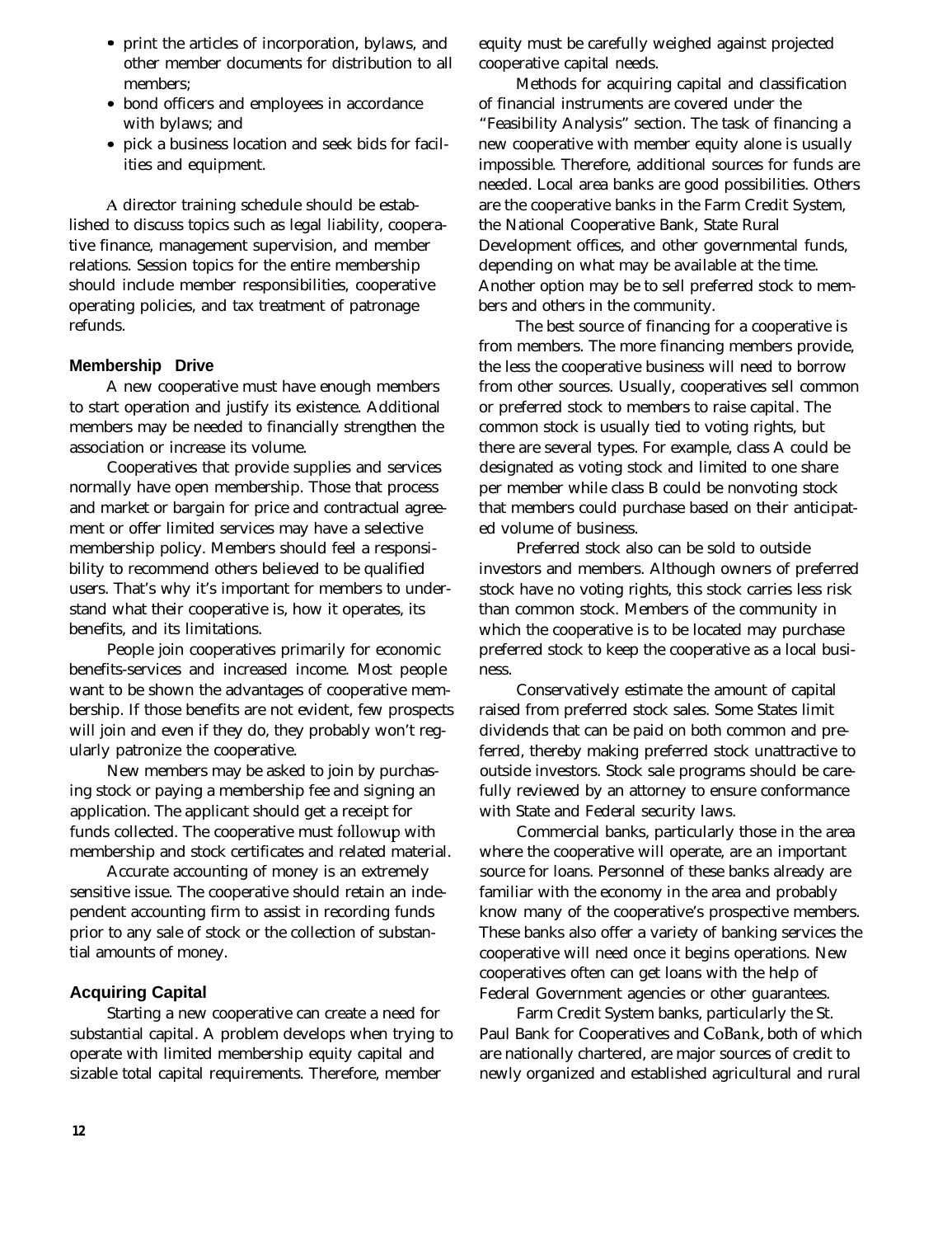utility cooperatives and their members. Farm Credit System banks make loans to cooperatives to purchase fixed assets and operating loans. Individual farmers borrow funds to purchase land and to finance farm operations. The system is used also to finance members' share of equity capital for a new or expanding marketing, purchasing, or related service cooperative.

National Cooperative Bank is another source for loans and startup financing. Its financing activities are directed primarily to nonagricultural cooperatives including consumer, worker, retailer-owned, health, housing, and other types of cooperatives. Funds may be available for certain types of cooperatives, including those in rural communities.

Cooperative leaders need to carefully develop the loan application to make a good first impression on the potential lender. Lenders will insist on seeing certain key documents before considering a loan request. Special expertise is important in helping prepare these documents, including that of an economist, marketing specialist, attorney, certified public accountant, and perhaps others whose specialty is related to the activities proposed for the cooperative.

The most requested documents are:

#### *Projected Volume of Business-*

The best source for these projections comes from the potential member survey conducted as a part of the feasibility study. If the business is seasonal, it is important to accurately characterize how production or purchasing and sales occur to determine the appropriate facility and equipment needs.

#### *Market lnforma tion-*

Lenders don't want to finance a proposed business without a market. They want to know who the customers are, if markets have been located, and expected prices and volumes.

#### *Cash Flow-*

Projected cash flow (Appendix IV) information may be the most important to the lender. It gives a continuous month-by-month cash income and expense prediction. Key items in the final analysis are the net cash flow for the month and the ending cash balance. Lenders are particular concerned with the net ending cash balance. Does the cooperative have sufficient funds to operate and pay bills? Should more equity capital be injected? Is additional borrowed capital needed, particularly for operating during heavy seasonal periods? Can controllable expenses be reduced during periods of low income? Are cash reserves adequate to overcome

adverse market swings? And, most importantly, can the cooperative repay its loans? Most lenders want 3 year projections.

#### *Operating Statement-*

For a new cooperative, the projected operating statement provides an expected picture of operations for one or more years (Appendix IV). It contains information on sources of income as well as expenses. The key figure is the "bottom line" that indicates whether net margins (profits) are anticipated. A monthly operating statement provides information to lenders and assists the board in making major policy and management decisions.

#### **Balance Sheet-**

For the newly formed cooperative seeking financing from outside sources, the projected balance sheet is extremely important (Appendix VI). It projects the future value of the cooperative and indicates its solvency and ability to satisfy creditors' claims when due. In summary, it lists the cooperative's assets, liabilities, and net worth.

Schedule of fixed asset costs and depreciation. Lenders look for collateral to secure their loans. A condensed listing (Appendix V) quickly conveys what the cooperative needs to purchase or lease. To assure the lender that depreciation has been accurately noted, it is also desirable to outline in table form the classes of assets, cost, life expectancy, and annual depreciation.

#### *Loan Package-*

A summary of scheduled financing needs and sources saves the lender time in assembling the various pieces of data for analysis. It should show major items for which loans and member equity will be spent (Appendix VI). These items are extracted from the projected cash flow data. A brief resume of the designated manager should be included in the documents given to the potential lender. If a person has not been chosen, the manager's job description should be included.

#### **Manager Selection**

Selecting the manager is one of the most critical task for the board of directors. The success of the cooperative depends more on the manager than any other individual. The manager directs the day-to-day operations.

The organizing committee begins the task of manager selection by developing a position description. A supplemental statement should indicate the relationship and responsibilities of a manager and the board of directors in a cooperative.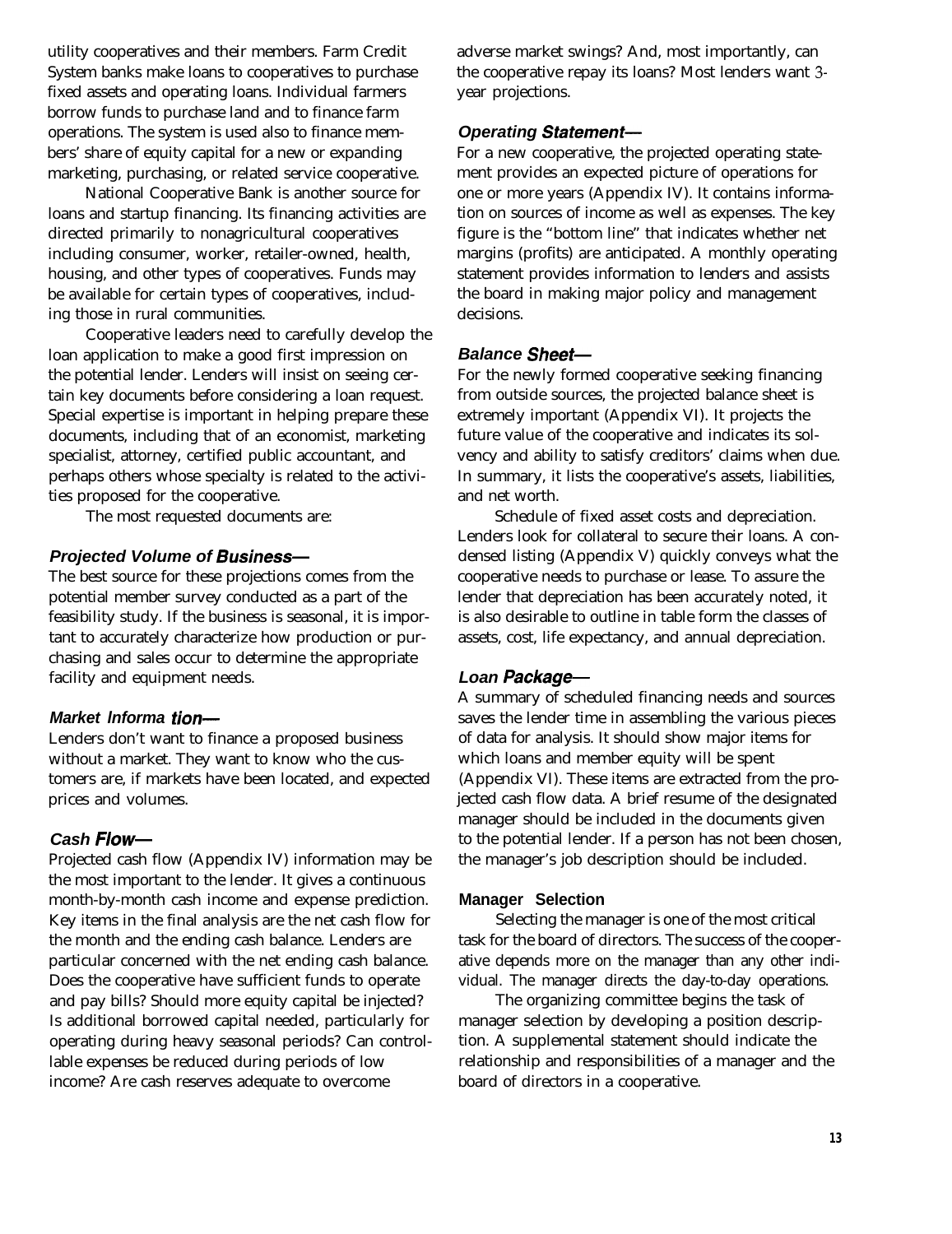Long and varied lists have been compiled of qualities to seek in a manager, but three areas are suggested-education, experience, and ability to work with people. Manager candidates need to be judged in these areas from three perspectives-commodity expertise, business requirements generally, and knowledge of cooperatives in particular because of their unique characteristics.

Finding a manager with both education and experience with cooperatives is important for several reasons. Unlike investor-owned corporations, a cooperative manager should not participate in cooperative ownership. Career decisions could conflict with ownership interests. Cooperatives do not offer managers stock options or profit sharing, although some cooperatives have incentive plans. The candidate needs to understand the special nature of the cooperative's patrons because they're both customers and owners. This dual relationship adds a unique dimension to a candidate's requirements to work with people on a daily business basis.

Good managers are hard to find, especially for cooperatives. The best source is often other cooperatives. Leads may be obtained by contacting the managers of other cooperatives, directors of State cooperative councils, national cooperative organizations, the advisers who helped form the cooperative, and employment agencies.

#### **Acquiring Facilities**

The job that probably takes the most foresight, analysis, judgment, and timing is acquiring a business site, building, machinery and equipment, and other supplies. The steering committee's business analysis is the blueprint. The newly selected manager should participate in facility decisions.

Facilities should be located conveniently for members but enable establishing good distribution links with suppliers, markets, and other business services.

Directors need to study facility requirements thoroughly. Their decisions will influence the cooperative's operations for many years. It's important to avoid using so much capital for fixed facilities and startup that cash flow is jeopardized.

A useful planning tool is an acquisition schedule and budget. It would list items in the logical order they should be acquired, based on need, delivery time, loan requirements, funds available, and other factors. This should be built into the cash flow projection for the startup period. Changes to this plan should be analyzed before enactment.

#### **General Rules for Success**

Several basic rules for successful formation of a cooperative apply to more than one step of the process and to continuing operations. Some rules are unique to the cooperative form of business. They include effective use of advisers and committees, keeping members informed and involved, maintaining good board/manager relations, following sound business practices, conducting businesslike meetings, and forging links with other cooperatives.

#### **Use Advisers and Committees Effectively**

Organizing human resources and effectively using their expertise is central to any successful business. Maximum participation by potential members is crucial to the success of the cooperative.

Selecting potential members with an eye for expertise is important in setting up the general steering committee. Finding true specialists may not be possible among the leaders interested in organizing a cooperative. However, some may have an interest in areas that enables them to better understand the "language" of technical advisers.

It's important to have an adviser on cooperative organization work with others in helping them apply their expertise to the cooperative situation whenever it differs from other forms of business.

Subcommittees used in the formation process should focus on membership, facilities, site selection, finance, legal documents, and communications. In some cases, one or more of these can be combined.

Committees also are useful in the ongoing management of the cooperative. Committees within the board can specialize in the same areas used in the formation process. Additional temporary or permanent committees might include advisory groups for youth and young member activities, education and training, long-term planning, commodities and services, member and public relations, and legislative affairs.

#### **Keep Members Informed and Involved**

Member responsibilities start with the conception of the cooperative and remain throughout its life to assure successful organization, sound management, and operation.

The communications and education function needs to be an integral activity of the management team. It requires the assistance, knowledge, and involvement of cooperative staff and member leadership groups. Effective communications and education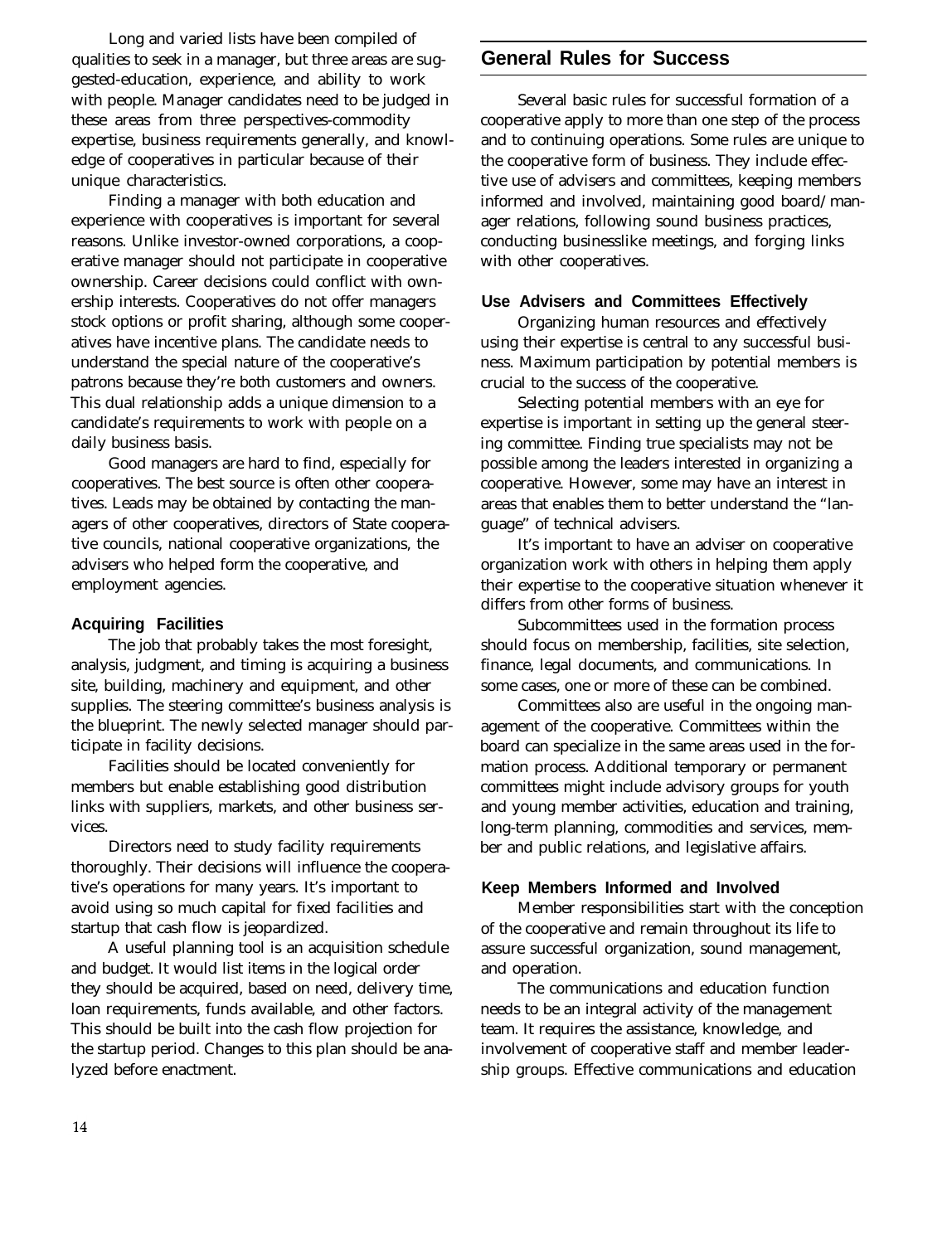programs require financial support and must be backed by specific board and management policies.

When members are involved and informed about the cooperative, they measure their needs in terms of dollars and are more willing to invest in and patronize the cooperative. Cooperative members should be intimately familiar with it and assume a positive, broad role in its management and direction:

- understand its purpose, objectives, benefits, limitations, operations, finances, and long-term plans,
- read and understand the articles of incorporation and bylaws,
- know that laws limit their rights or powers and those of their board of directors,
- understand that bylaws or policies of the elected directors may further limit their operations by establishing member obligations, regulations, and quality controls exceeding those prescribed by legal statutes and provide equity (risk) capital for the cooperative business.

Most cooperatives have a small beginning and find it necessary to borrow. Later, as they become established and business services expand, they generally find it neither necessary nor wise to rely on only member capital to meet all financial needs. The member or equity capital is used as a base to apply for a loan.

In summary, members' participation in affairs of their cooperative increases their feeling of ownership and responsibility for its success.

#### **Maintain Good Board-Manager Relations**

The differing responsibilities of the board of directors and the manager must be clearly understood and carried out.

Directors represent members and are legally responsible for the performance and conduct of the cooperative. All corporate powers of the cooperative, other than those specifically conferred on members, are vested in its directors and outlined in the bylaws and in State and Federal legal statutes.

Directors' three major responsibilities are to set policies, employ and evaluate the general manager's ability to carry them out, and provide adequate financing for the cooperative.

The board also has some specific management responsibilities such as functioning as trustees for the members in safeguarding their assets in the cooperative; setting goals, objectives, and general policies; adopting long-term strategic plans; employing a competent manager and evaluating performance; preserving the cooperative character of the organization; establishing an accurate accounting system; adopting an annual operating budget; appointing an outside firm to perform an annual audit; controlling the total operation; and authorizing distribution of cooperative net earnings and redemption of members' equities.

The board, in turn, delegates responsibility for daily operations to a hired general manager or chief executive officer. The general manager hires or discharges employees, including department heads, who with the manager comprise the hired management staff or team.

Responsibilities of hired management include managing or directing daily business activities; carrying out policies set by the board; setting goals and making short-term plans; employing, training, and discharging employees; organizing and coordinating internal activities in compliance with cooperative goals and objectives and board policies; keeping complete accounts and records and developing an annual operating budget; and providing the board with periodic reports.

Questions often arise as to the division of responsibilities between the board and hired management. Sometimes they overlap and an exact division cannot be made. Some factors to consider are: the time period-long-term decisions are the responsibility of the board while management makes short-term decisions; idea decisions are usually introduced by the board and actual decisions implemented by management; decisions involving policy are the responsibility of the board, and cooperative functions are handled by management; broad primary control activities usually concern the board, while secondary controls pertaining to short-run operations are the responsibility of management. When it comes to staffing, the board hires the manager who, in turn, selects the staff of the cooperative.

Use of policy and procedure manuals and job descriptions along with frank discussions of questions when they arise can help maintain an understanding of the division of responsibility.

#### **Conduct Businesslike Meetings**

A cooperative is a business so its meetings should be conducted in a businesslike manner.

Policy should be established for determining a reasonable quorum for membership and board meetings. A quorum is the specific or minimum percentager of members required to be present to conduct official business. Quorum requirements are sometimes written into State statutes, but should be discussed in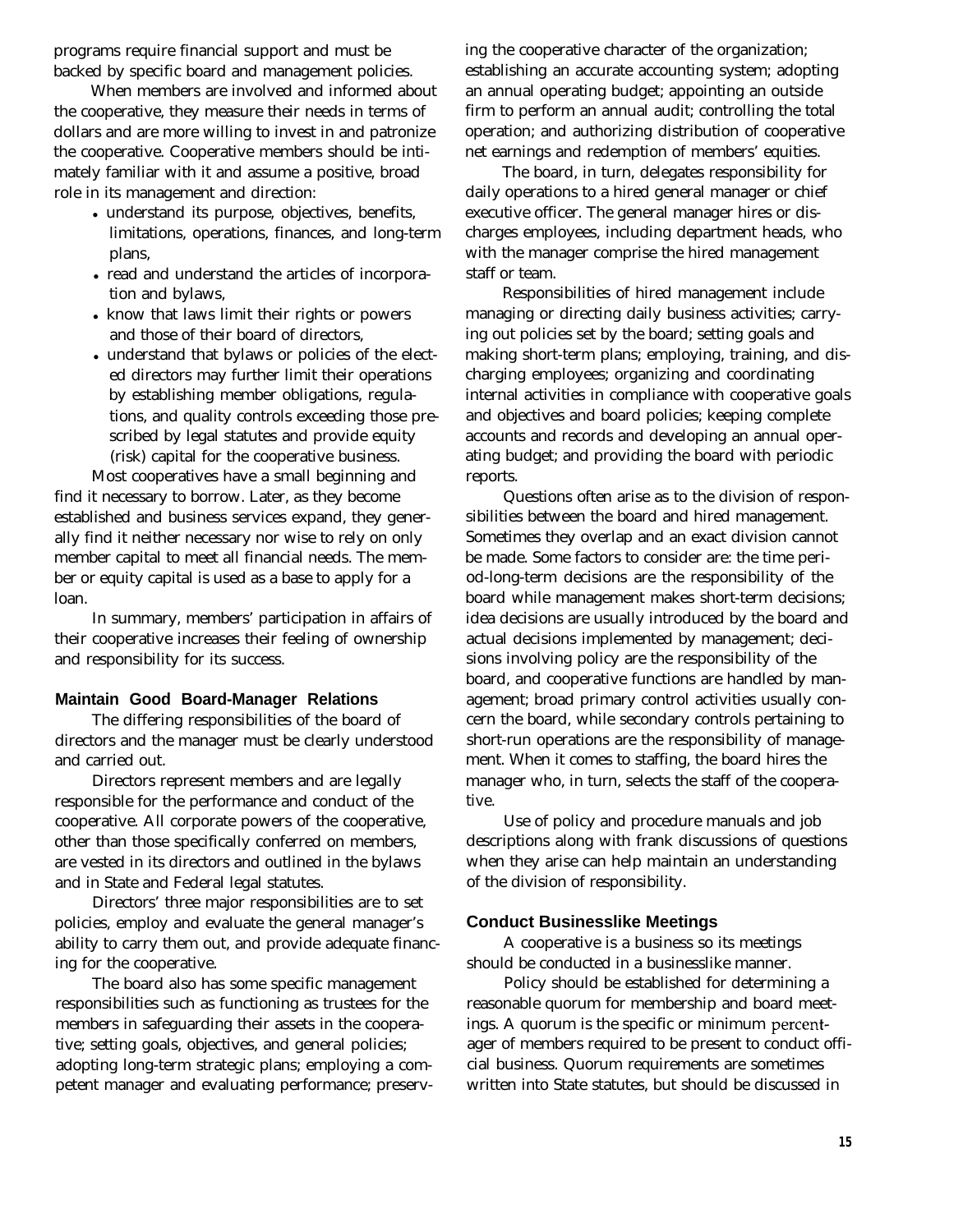the bylaws. As membership expands, the percentage quorum increases the actual number needed. Setting the quorum too high increases the risk of not getting enough member participants to deal with business matters needing attention.

Parliamentary procedure is appropriate for orderly democratic group action. It enables the chair to lead a group smoothly and efficiently in determining the wishes of the majority while protecting the rights of the minority.

A good meeting just doesn't happen. It results in carrying out several successive steps: planning ahead, involving members, following a published agenda, and following through on meeting actions.

#### **Follow Sound Business Practices**

The major challenge to cooperative members, the board of directors, and operating management occurs after business operations begin. Many of the startup responsibilities continue after the cooperative begins operating.

For example, it's critical to operate on a sound business basis to avoid year-end losses. Requirements include developing and installing a double-entry accounting system, preparing financial reports including operating and capital improvement budgets, reporting to the membership in a clear and timely manner, and conducting long-term planning.

Beyond complete and accurate documentation of income and expenses, a cooperative must keep exact member records. They account for members' initial and subsequent investments and member purchasing, marketing, and/or services used to determine patronage allocations from net earnings. Members also need these records for their own personal accounts, particularly for income tax purposes.

The management staff prepares periodic operating statements and balance sheets to inform the board and members on how the cooperative is performing and its financial condition. A full report is typically issued annually, with abbreviated monthly or quarterly reports for board use. Reports should come often enough for the board to satisfactorily monitor business activities, take appropriate actions, and to keep members informed on how their cooperative is progressing. An annual independent audit serves as an outside appraisal of the cooperative's financial condition, a check on the business and accounting procedures, and how the cooperative has conformed with tax and other legal requirements.

Once the cooperative is organized and operating, members need to consider how they want it to grow.

That takes both short- and long-term strategic planning. Long-term planning, which looks 3-to-5 years ahead, usually gets inadequate attention. But this is becoming more important because of more rapid technological, economic, and social changes. Planning involves developing a vision and mission statement, appraising the future, assessing the external and internal business environment, defining desired goals with stated objectives, and developing a course of action to reach them.

#### **Forge Links With Other Cooperatives**

An early exercise to determine whether to start a new cooperative was to investigate the alternative of linking with an existing cooperative that could expand its service territory. Even if starting a new cooperative is the best course of action, the search for beneficial links with other cooperatives should continue.

Alliances with regional cooperatives or other businesses may be valuable sources for supplies, marketing outlets, and related services. Membership in State and national cooperative associations can keep the new cooperative abreast of what others around the country are doing. These associations can be sources of education and training programs, legislative and public relations support activities, and help identify sources of special expertise.

#### **Avoiding Potential Pitfalls**

New organizations are most vulnerable in their early formative years. Here are some tips for new cooperatives to avoid potential pitfalls:

- 1. Lack of clearly identified mission-A new cooperative shouldn't be formed just for the sake of forming one. The potential member-user must identify a clear mission statement with definite goals and objectives.
- 2. Inadequate Planning-Detailed plans for reaching defined goals and the mission are important. Indepth surveys of the potential member-user needs coupled with business feasibility studies are necessary. Stop the organizational process if there isn't sufficient interest in the cooperative by potential member-users or if it isn't a sound business venture. The human cost in time and organization expense may be better used elsewhere.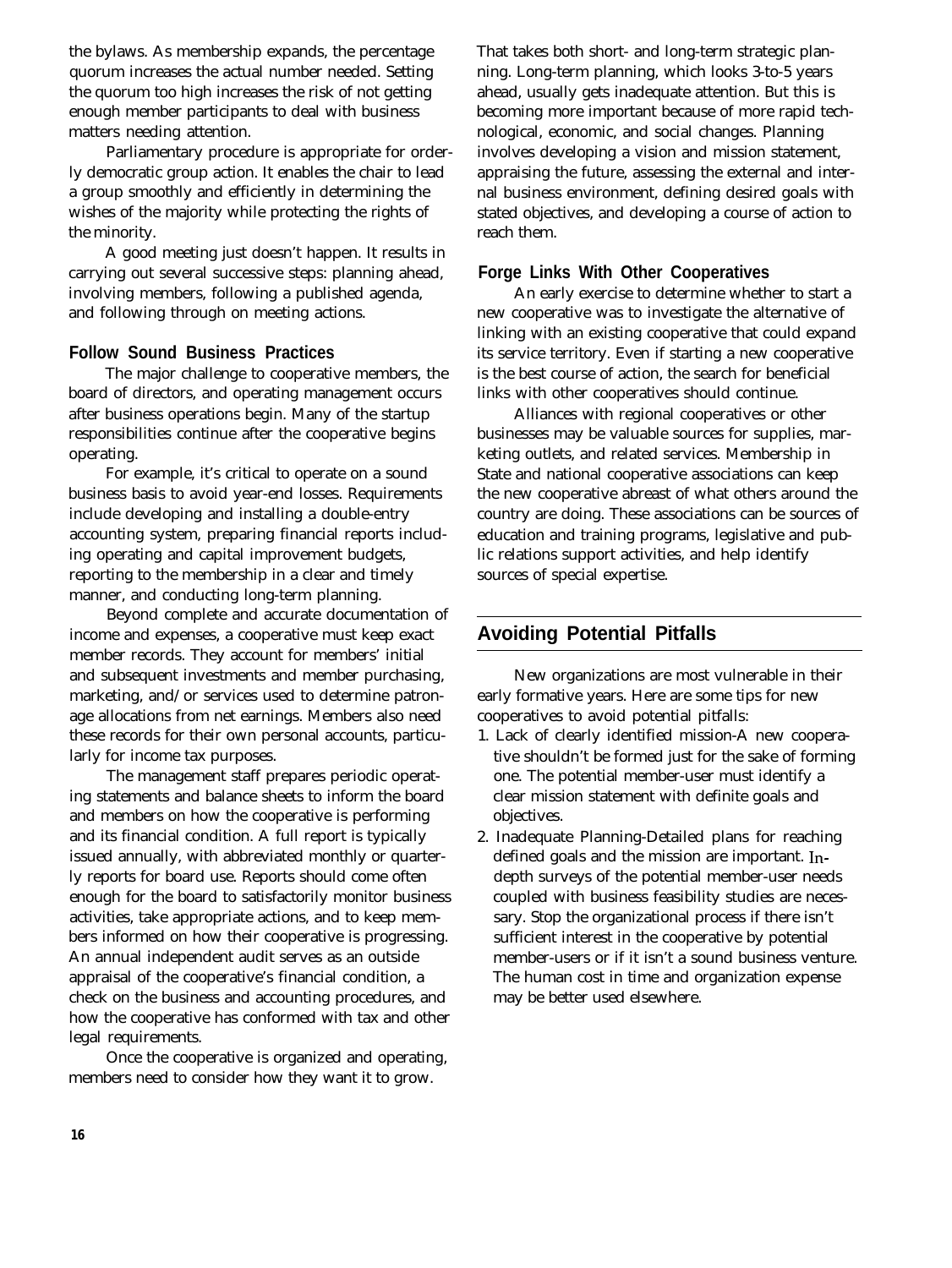- 3. Failure to use experienced advisors and consultants-Most persons interested in becoming member-users of a new cooperative haven't had cooperative business development experience. Using resources persons experienced in cooperative development can save a lot of wasted motion and expense.
- 4. Lack of member leadership-Calling on the services of experienced resource persons can't replace leadership from the organizing group. Decisions must come from the potential member-user group and its selected leadership. Professional resource persons should never be in decisionmaking positions.
- 5. Lack of member commitment-To be successful, the new cooperative must have the broad-based support of the potential member-users. The support of lenders, attorneys, accountants, cooperative specialists, and a few leaders won't make the cooperative a business success.
- 6. Lack of competent management-Most cooperative members are busy operating and managing their own businesses and lack experience in cooperative management. The directors hire experienced and qualified management to increases the chances for business success.
- 7. Failure to identify and minimize risks-The risk in starting a new business can be reduced if identified early in the organizational process. Careful study of the competition, Federal, State, and local

Government regulations, industry trends, environmental issues, and alternative business practices helps to reduce risk.

- 8. Poor assumptions-Often, potential member-users and cooperative leaders overestimate the volume of business and underestimate the costs of operations. Anticipated business success that ends in failure places the organizers in a "bad light." Quality business assumptions tempered with a dose of pessimism often proves to be judicious.
- 9. Lack of financing-Regardless of the amount of time spent in financial projection, most new businesses are underfinanced. Inefficiencies in startup operations, competition, complying with regulations, and delays often are the causes. Often, the first months of business operations and even the first years are not profitable, so adequate financing is important to survive this period.
- 10. Inadequate communications-Keeping the membership, suppliers, and financiers informed is critical during the organization and early life of the cooperative. Lack of or incorrect information can create apathy or suspicion. The directors and management must decide to whom and how communications are to be directed.

Considerable time and effort are spent in starting a new cooperative. Avoiding the pitfalls experienced by others helps to increase your effort to be successful.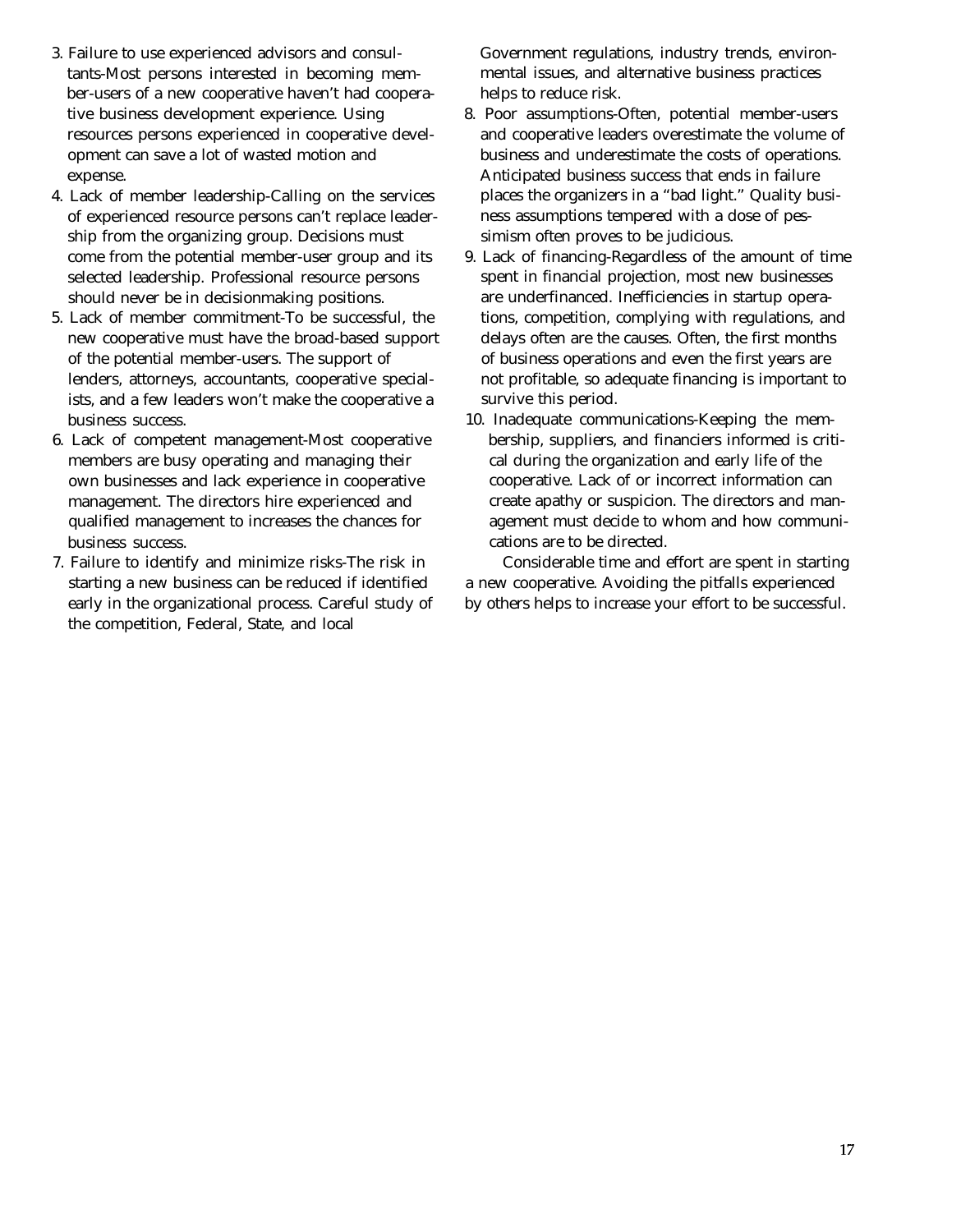## **Appendix** <sup>I</sup> **Sample Member-User Questionnaire**

Prepare an introductory letter to accompany the survey and state the purpose. Stress that the data will be kept confidential and used only for the stated purpose.

#### **Producer Survey: XYZ Vegetable Cooperative**

While you are not required to respond, your help is needed to provide data for a new vegetable marketing cooperative. All answers will be treated confidentially.

| 3. How much of your vegetable acreage is irrigated? ___________ acres.                                                                                                                                                                                            |                   |  |
|-------------------------------------------------------------------------------------------------------------------------------------------------------------------------------------------------------------------------------------------------------------------|-------------------|--|
| 4. Give type and capacity for any of the following facilities and equipment you own.                                                                                                                                                                              | type and capacity |  |
|                                                                                                                                                                                                                                                                   |                   |  |
|                                                                                                                                                                                                                                                                   |                   |  |
|                                                                                                                                                                                                                                                                   |                   |  |
|                                                                                                                                                                                                                                                                   |                   |  |
| $(\text{over } 1 \text{ ton})$                                                                                                                                                                                                                                    |                   |  |
|                                                                                                                                                                                                                                                                   |                   |  |
| <b>Example 2</b> Packing containers<br>Vegetable marketing<br>Vegetable packing<br>Seeds<br>Plants<br>Other (specify)                                                                                                                                             |                   |  |
| 6. Are you willing to follow the proposed cooperative's recommendations on<br>varieties to plant and cultural and harvesting practices?<br>Yes_No $\_\_$                                                                                                          |                   |  |
| 7. Banks generally require cooperative owners to raise 35 to 50 percent of the<br>needed capital. Assuming the cooperative appears feasible, are you willing to<br>make an initial cash investment in it in proportion to your intended use?<br>$Y e S$ No $\_\_$ |                   |  |
| What is the maximum amount you are willing to invest?                                                                                                                                                                                                             |                   |  |
| 8. Per-unit retains are a capital investment that is deducted from patron's sales<br>proceeds in proportion to the volume of products they market through the<br>cooperative. Are you willing to finance the cooperative with per-unit retains?                   |                   |  |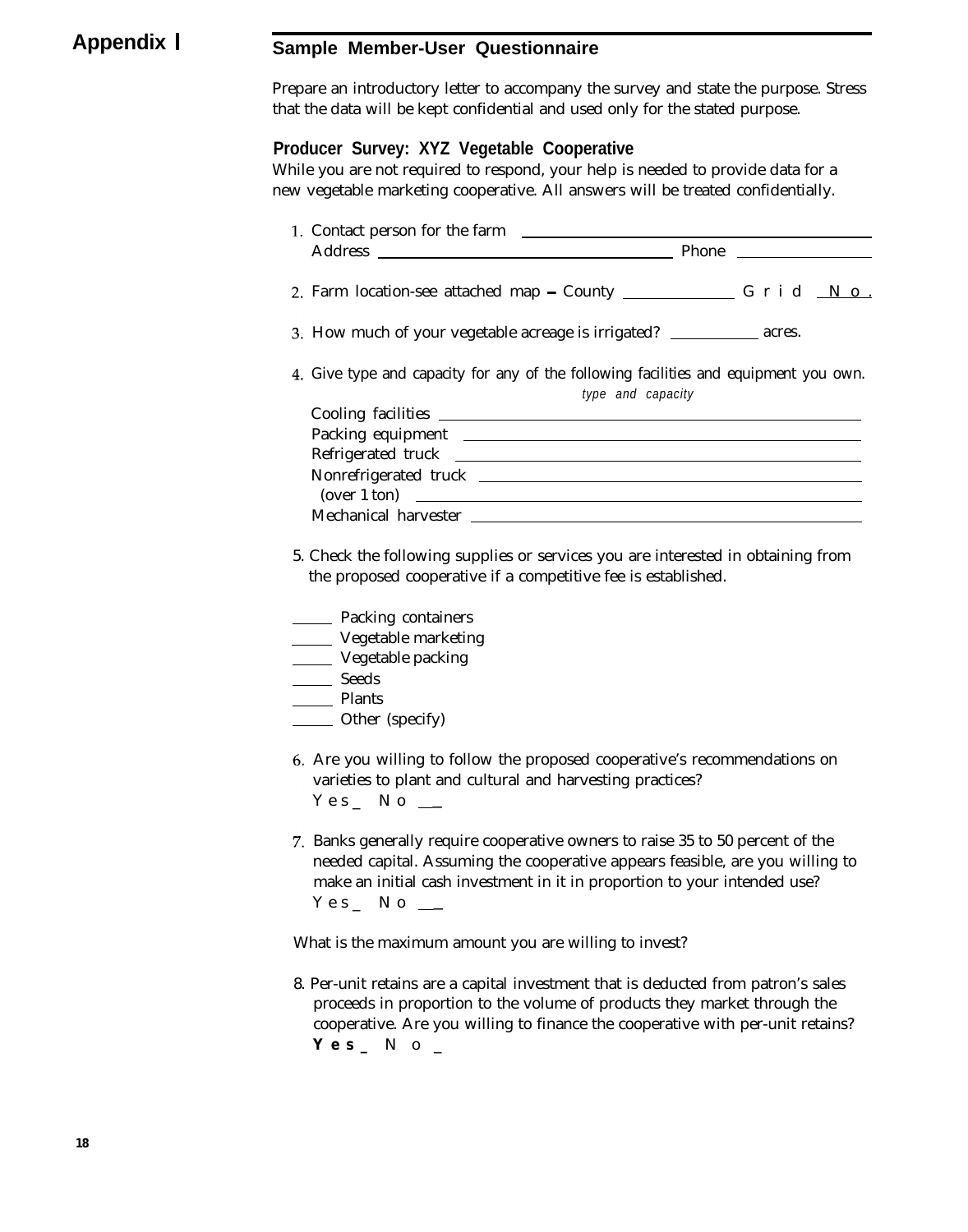## **Appendix** I

*continued*

9. A delayed producer payment is one way of reducing equity for operating capital. Are you willing to accept a delayed crop payment in lieu of a larger initial cash equity investment? Y e s  $\_$  No  $\_$ 

If yes, for how long?  $\_\_$  days

- 10. In a pool, producers are grouped by type and grade over a selected period of time (week, month, or season). Producers are paid the average price the cooperative receives for the pooled products less packing and marketing fees. Are you willing to market your vegetables on a pooled basis?  $Yes$  No  $\_\_$
- 11 Are you willing to sign a marketing agreement to sell all or a fixed quantity (acreage) of your vegetables through the proposed cooperative? Yes  $N_0$
- 12. Where do you plan to market your vegetables in the current year (by percentage of production)? age of production)?<br>a. Roadside stands \_\_\_ percent
	- a. Roadside stands \_\_ percent<br>b. Farmers' markets \_\_ percent
	-
	- c. Other markets (specify) \_\_ percent

13. Please record production and marketing data in the accompanying table.

|                 | <b>Months</b><br>Harvested or to be planted<br>Major |                    | Volume so/d |      | Acreage you plan Acreage you p/an<br>to sell through | to contract with |      |      |      |                        |                        |                             |
|-----------------|------------------------------------------------------|--------------------|-------------|------|------------------------------------------------------|------------------|------|------|------|------------------------|------------------------|-----------------------------|
| Crop            | usually<br>harvested                                 | markets<br>in 199X | 199V        | 199W | 199X                                                 | 199Y             | 199Z | 199V | 199W | cooperative in<br>199Y | cooperative in<br>199Y | Experience<br>in production |
| Asparagus       |                                                      |                    |             |      |                                                      |                  |      |      |      |                        |                        |                             |
| <b>Broccoli</b> |                                                      |                    |             |      |                                                      |                  |      |      |      |                        |                        |                             |
| Cabbage         |                                                      |                    |             |      |                                                      |                  |      |      |      |                        |                        |                             |
| Cauliflower     |                                                      |                    |             |      |                                                      |                  |      |      |      |                        |                        |                             |
| Eggplant        |                                                      |                    |             |      |                                                      |                  |      |      |      |                        |                        |                             |
| Greens          |                                                      |                    |             |      |                                                      |                  |      |      |      |                        |                        |                             |
| Peppers         |                                                      |                    |             |      |                                                      |                  |      |      |      |                        |                        |                             |
| String beans    |                                                      |                    |             |      |                                                      |                  |      |      |      |                        |                        |                             |
| Summer squash   |                                                      |                    |             |      |                                                      |                  |      |      |      |                        |                        |                             |
| Sweet corn      |                                                      |                    |             |      |                                                      |                  |      |      |      |                        |                        |                             |
| Tomatoes        |                                                      |                    |             |      |                                                      |                  |      |      |      |                        |                        |                             |
| Winter squash   |                                                      |                    |             |      |                                                      |                  |      |      |      |                        |                        |                             |
|                 |                                                      |                    |             |      |                                                      |                  |      |      |      |                        |                        |                             |
|                 |                                                      |                    |             |      |                                                      |                  |      |      |      |                        |                        |                             |
|                 |                                                      |                    |             |      |                                                      |                  |      |      |      |                        |                        |                             |
|                 |                                                      |                    |             |      |                                                      |                  |      |      |      |                        |                        |                             |

*1 A-Roadside stands. B-Farmers'markets. C-Other markets-as detailed to question 12.*

*z 199X is current year.*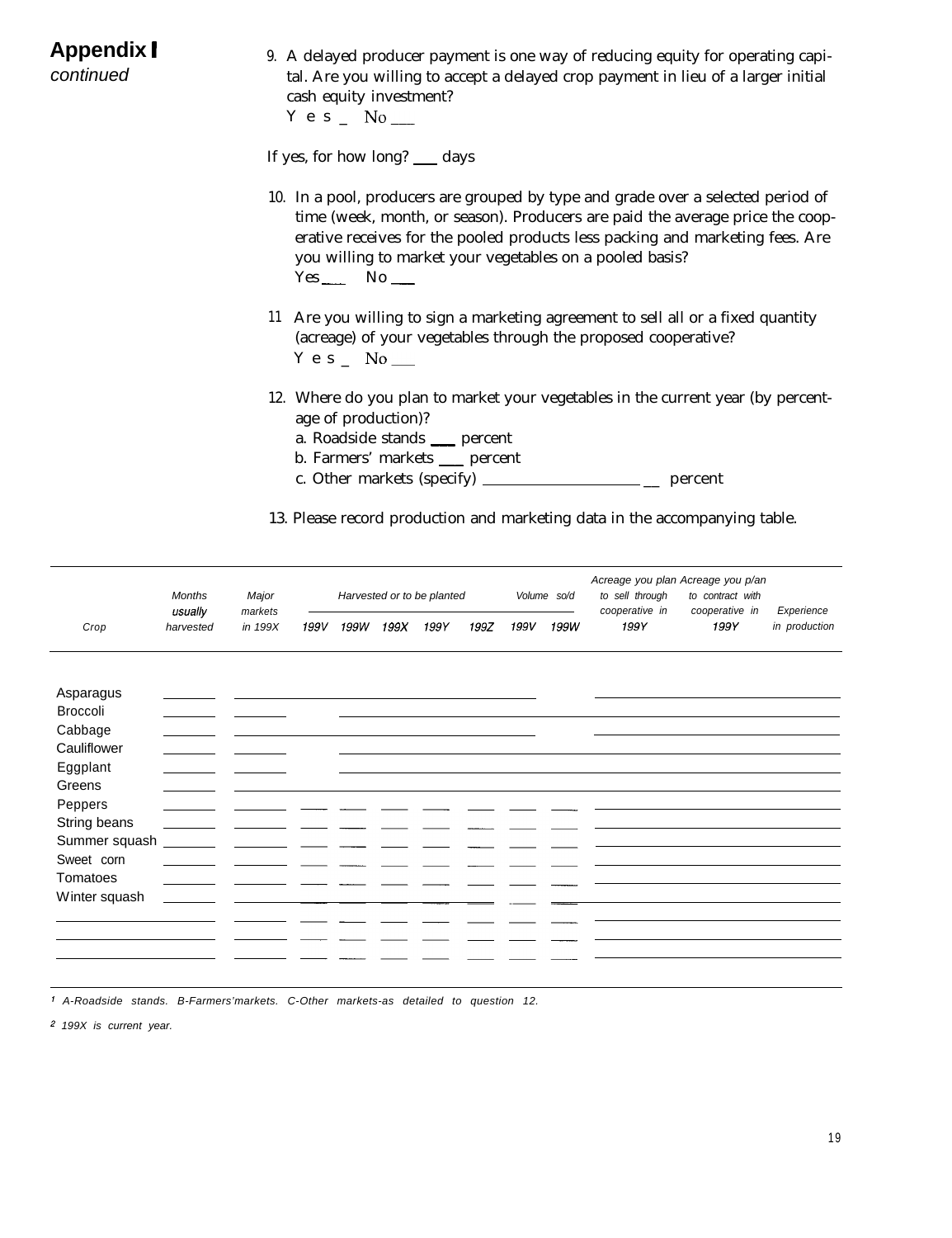## **Appendix II Steering Committee Report Outline**

- I. Preface
	- A. How the project started.
	- B. Who is involved.
- II. Contents listing.
- III. Summary of findings
- IV. Main text.
	- A. Introductory statement of the economic situation leading to the proposed cooperative.
	- B. Producer survey results.
	- C. Estimated volume of business.
	- D. Marketing alternatives.
	- E. Operating procedures.
	- F. Financing projections.
	- G. Financial alternatives.
	- H. Organizational structure.
	- I. Operating policies.
	- J. Projected startup date.
	- K. Summary of estimated benefits.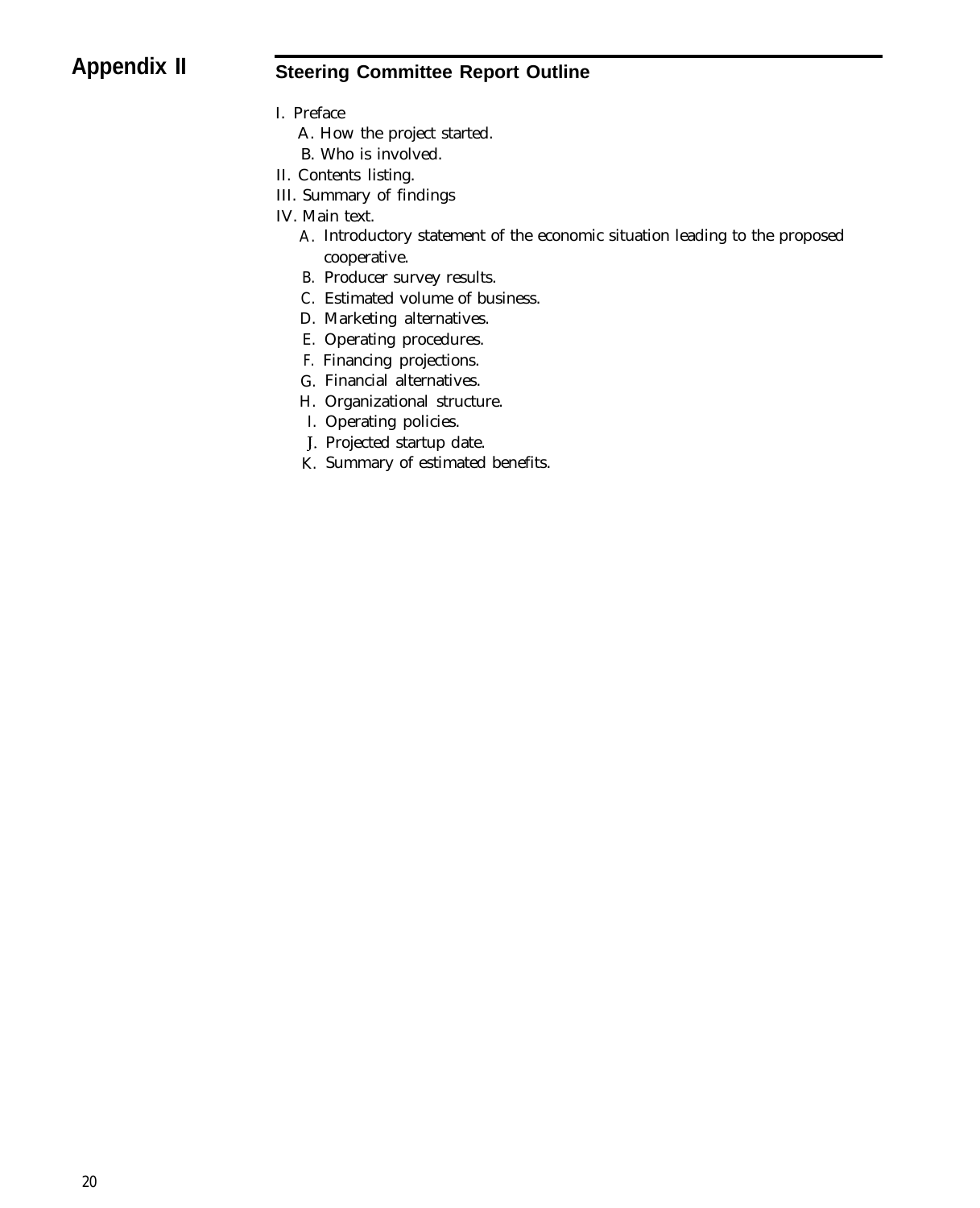## **Appendix III**

*con timed*

### **Sample Legal Document Outlines**

#### **Premembership Agreement**

- 1. Statement of purposes for which new cooperative is tho be formed.
- 2. Description of steering organization committee and its powers.
- 3. Statement of what new cooperative's bylaws will provide when formed.
- 4. Notice that steering committee may call meeting of prospective members.
- 5. Duties of steering committee to keep records and make accounting to cooperative when formed.
- 6. Subscription agreement for membership certificate or stock.
- 7. Agreement to sign marketing agreement if cooperative is to have one.

#### **Articles of Incorporation**

of **Association** 

We, the undersigned, all of whom are residents and citizens of the State of

engaged in the production of agricultural products, do hereby voluntarily associaie ourselves for the purpose of forming a cooperative association, (with/without) capital stock, under the provisions of the **Cooperative Marketing Act of the State of** 

Article I- Name

Article II- Purposes

Article III- Powers; Limitations Section 1. Powers Section 2. Limitations

Article IV- Place of Business

Article V- Period of Duration

Article VI- Directors

Article VII- Membership (for nonstock cooperative) or

Article VII- Capital Stock (for stock cooperative) Section 1. Authorized Amounts; Classes. Section 2. Common Stock. Section 3. Preferred Stock.

In testimony whereof, we have hereunto set our hands this \_\_\_\_\_ day of \_\_\_\_\_\_\_\_\_\_,  $19$ .

State of

County of \_\_\_\_\_ ss.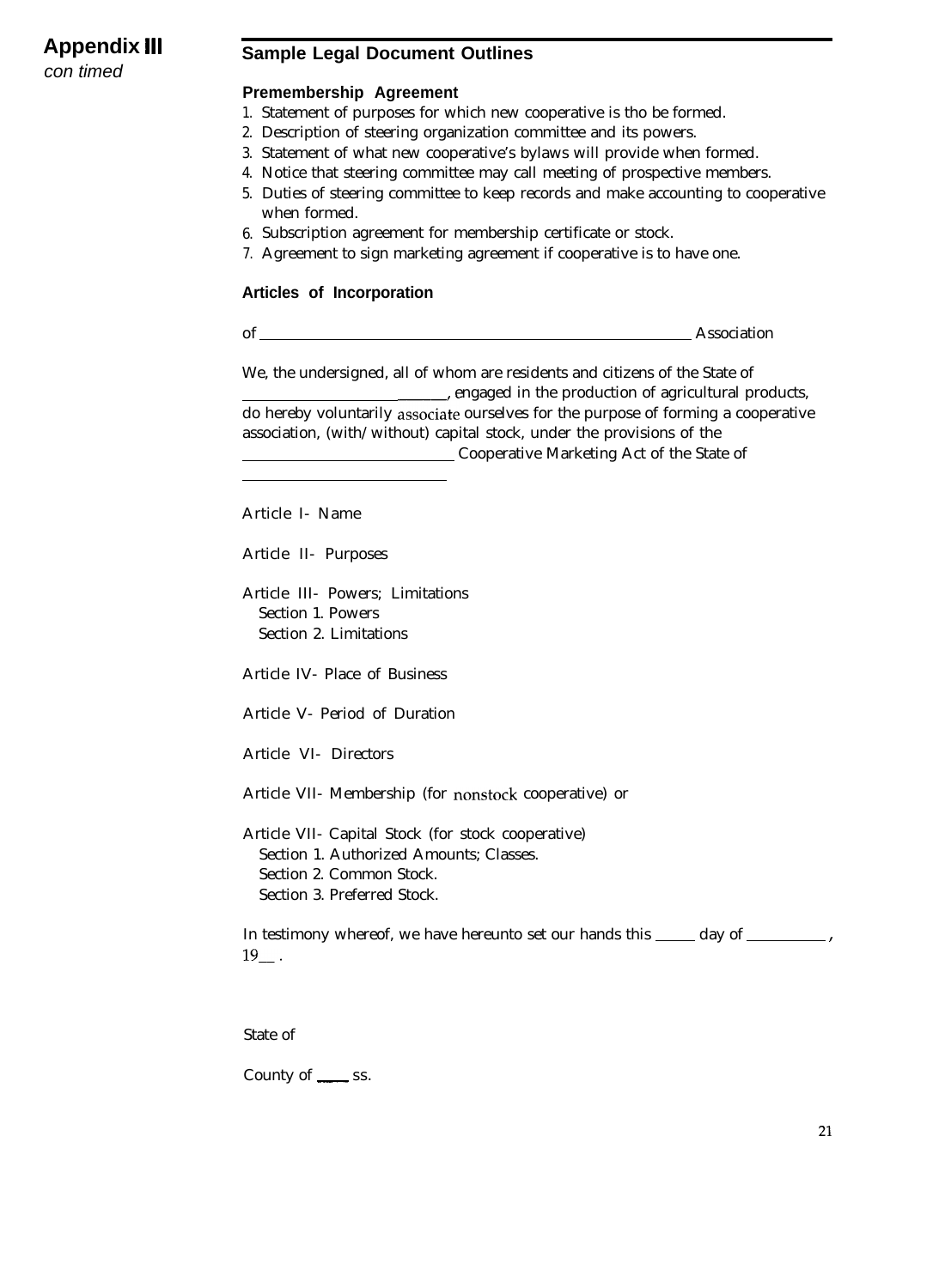## **Appendix III**

*con timed*

Before me, a notary public, within and for said county and State, on this \_\_\_ day of , 19<sub>\_\_</sub>, personally appeared , \_\_\_\_\_ known to me to be one of the identical persons who executed the within and foregoing instrument, and acknowledged to me that he/she had executed the same as a free and voluntary act and deed for the uses and purposes therein set forth.

Witness my hand and official seal the day and year set forth.

| Notary Public            |            |
|--------------------------|------------|
| In and for the County of | , State of |
| My Commission expires    |            |

#### Bylaws

Article  $I -$  Membership Section 1. Qualifications. Section 2. Suspension or Termination.

Article  $II$   $-$  Meetings of Members Section 1. Annual Meetings. Section 2. Special Meetings. Section 3. Notice of Meetings. Section 4. Voting.

- Section 5. Quorum.
- Section 6. Order of Business.

Determination of quorum.

Proof of due notice of meeting.

Reading and disposition of minutes.

Annual reports of officers and committees.

Unfinished business.

New business.

Election of directors.

Adjournment.

Article III - Directors and Officers

Section 1. Number and Qualifications of Directors.

Section 2. Election of Directors.

Section 3. Election of Officers.

Section 4. Vacancies.

Section 5. Board Meetings.

Section 6. Special Meetings.

Section 7. Notice of Board Meetings.

Section 8. Compensation.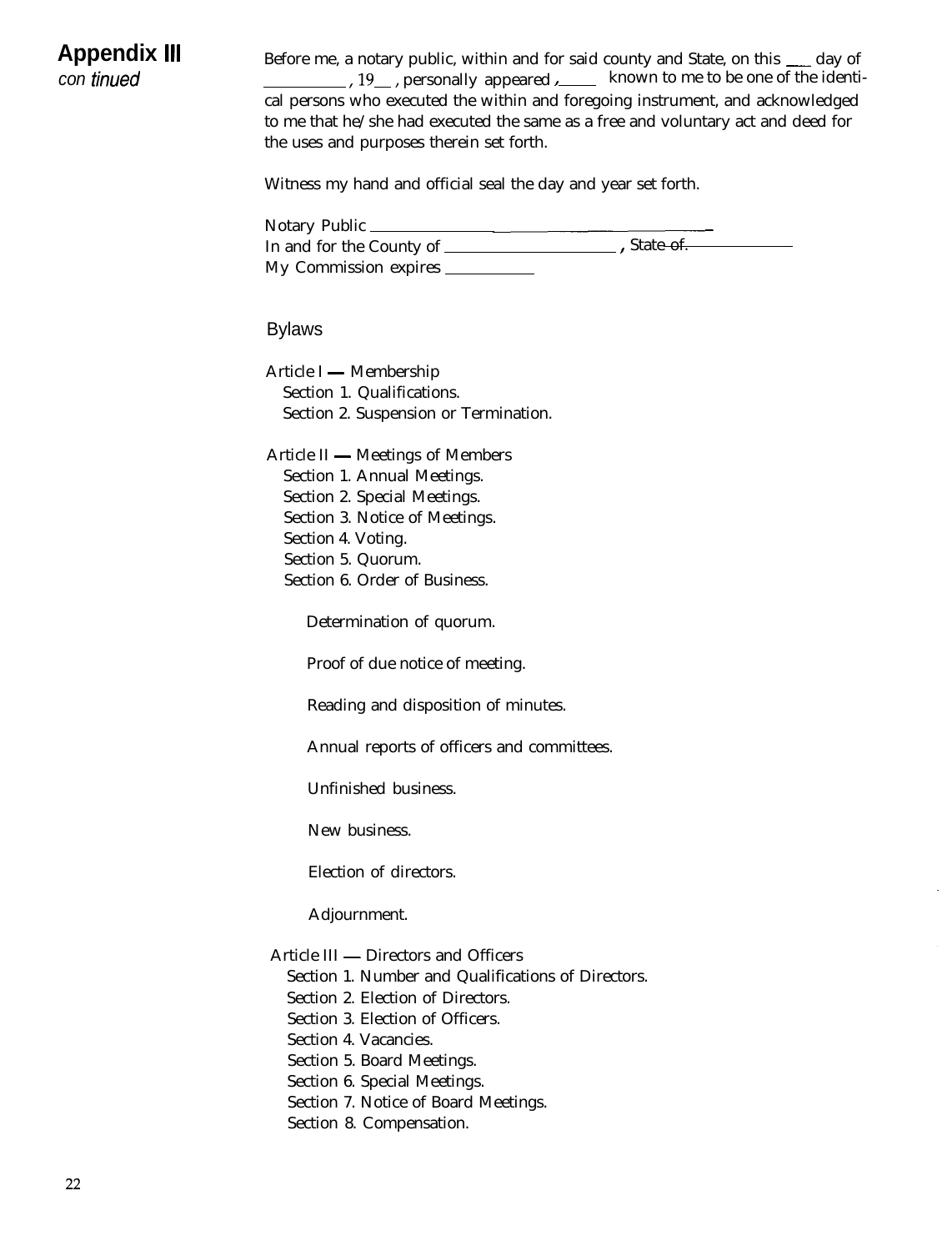## **Appendix III**

Section 9. Quorum.

| con tinued |
|------------|

Article IV - Duties of Directors Section 1. General Powers. Section 2. Employment of Manager. Section 3. Bonds and Insurance. Section 4. Accounting System and Audit. Article  $V$  — Duties of Officers and Manager Section 1. Duties of President. Section 2. Duties of Vice President. Section 3. Duties of Secretary. Section 4. Duties of Treasurer. Section 5. Duties of Manager. Article VI - Executive Committee and Other Committees Section 1. Powers and Duties. Section 2. Other Committees. Article VII - Membership Certificates If the association is organized with capital stock, the outline might read: Article VII - Stock Certificates Section 1. Common Stock. Section 2. Other Committees. Article VIII - Operation at Cost and Patrons' Capital Section 1. Service at Cost. Section 2. Refunds and Patrons' Capital. Section 3. Revolving Capital. Section 4. Transfer. Section 5. Consent. Section 6. Consent Notification to Members and Prospective Members. Article IX - Dissolution and Property Interest of Members Article  $X$  — Unclaimed Money Article XI - Fiscal Year Article XII - Miscellaneous Provisions Section 1. Waiver of Notice Section 2. Bylaws Printed. Section 3. Seal. Article XIII - Amendments We, the undersigned, being all of the incorporators and members of the

association, do hereby assent to the foregoing bylaws and do adopt the same as the bylaws of said association; and in witness whereof, we have hereunto subscribed our names, this  $\frac{d}{dx}$  day of  $\frac{1}{x}$ , 19 $\frac{1}{x}$ .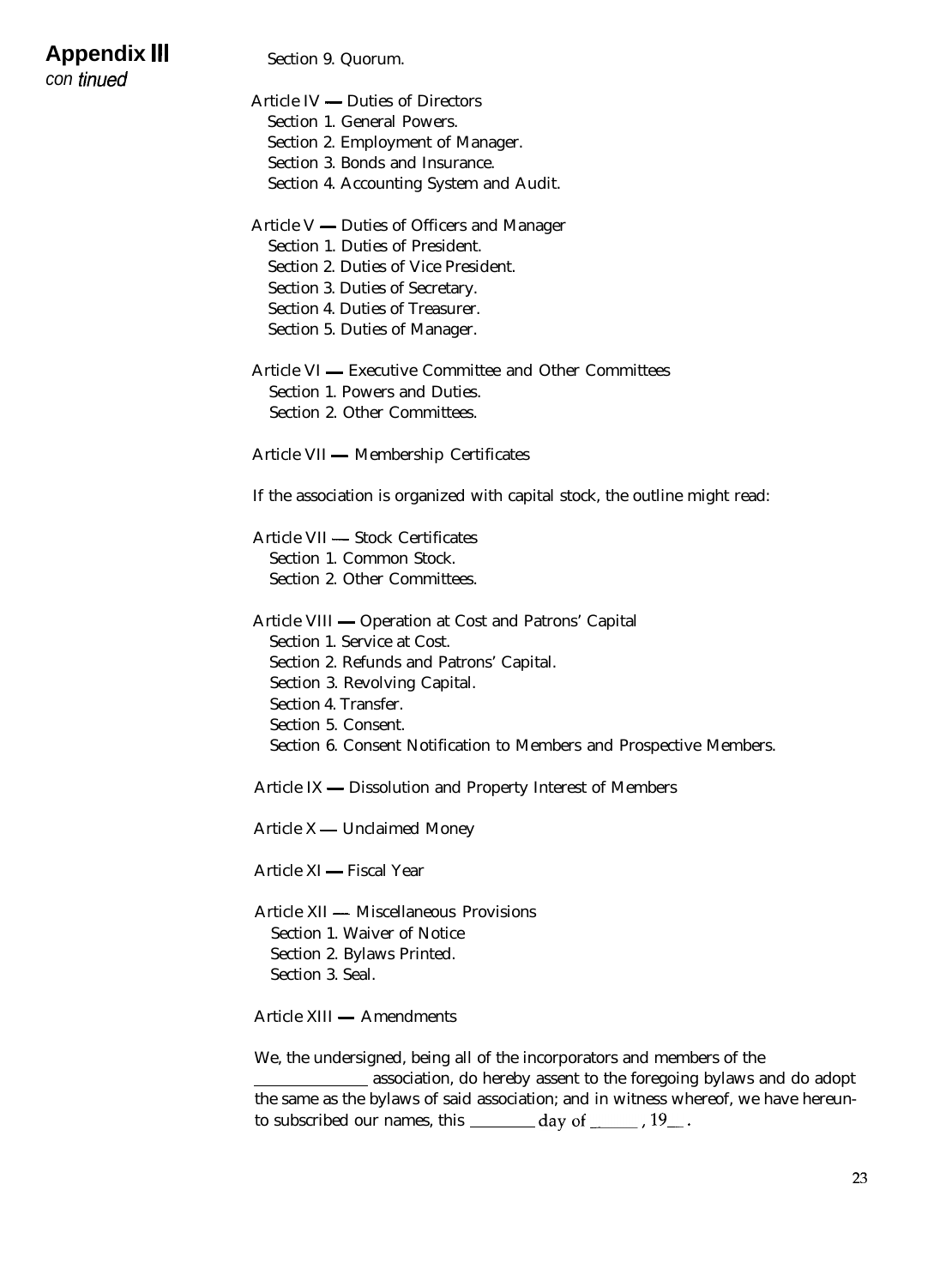## **Membership Application and Marketing Contract**

*con timed*

THIS AGREEMENT between the  $\qquad \qquad$  , Inc., hereinafter referred to as the Association, and the undersigned Producer, witnesseth:

#### *The Producer*

- 1. Applies for membership in the Association, and if accepted as a member, agrees to be bound by its articles of incorporation, bylaws, rules, and regulations as now or hereafter adopted.
- 2. Appoints the Association as agent to sell all the  $\qquad \qquad$  of marketable quality produced an any farm in control of or operated by the Producer, except that required for consumption on the farm.
- 3. Will deliver such products at such times and to such places in unadulterated form under such conditions as may be prescribed by proper authorities.
- 4. Will notify the Association of any lien on the products delivered hereunder, and authorizes the Association to pay the holder of said lien from the net proceeds derived from the sale of such products before any payment is made to the Producer hereunder.
- 5. Will provide capital in such amounts and in such a manner as may be provided in the bylaws.

#### *The Association:*

- 1. Accepts the application of Producer for membership in the Association.
- 2. Agrees to act as agent for the marketing of products of Producer as herein provided.
- 3. Will dispose of Producer's products in a manner deemed to be most advantageous for its members.
- 4. Will account to the Producer in accordance with this contract for all amounts received from the sale of products as herein provided.
- 5. Will reflect in an appropriate capital account the capital received from each patron.

The *Producer and the Association* mutually agree that the Association shall have the power:

- 1. To establish various plans for making returns to the Producer.
- 2. To blend or pool proceeds from sales of products of the Producer with the proceeds of the sales of products of other Producers, and to account to or settle with Producer therefore in accordance with established plans.
- 3. To process or cause to be processed products of the Producer and dispose of the same in the manner deemed most advantageous to its members.
- 4. To collect from buyers of products the purchase price therefore and to remit the same to Producer under a plan authorized by this contract after making uniform deductions deemed adequate for all necessary expenses and for capital purposes.

In case of a breach of this contract by the Producer, the actual damage to the Association and other producers cannot be determined. Therefore, Producer agrees to pay to the Association as liquidated damages for such breach, the sum of dollars  $($   $)$  per  $)$  per on all products that would have

been delivered had the Producer not breached the said contract.

And the Association shall further be entitled to equitable relief by injunction or otherwise to prevent any such breach or threatened breach thereof and the payment of all costs of litigation in connection with the exercise of any or all of the remedies available to the Association.

This contract shall remain in effect for an initial term of  $($   $)$  years from the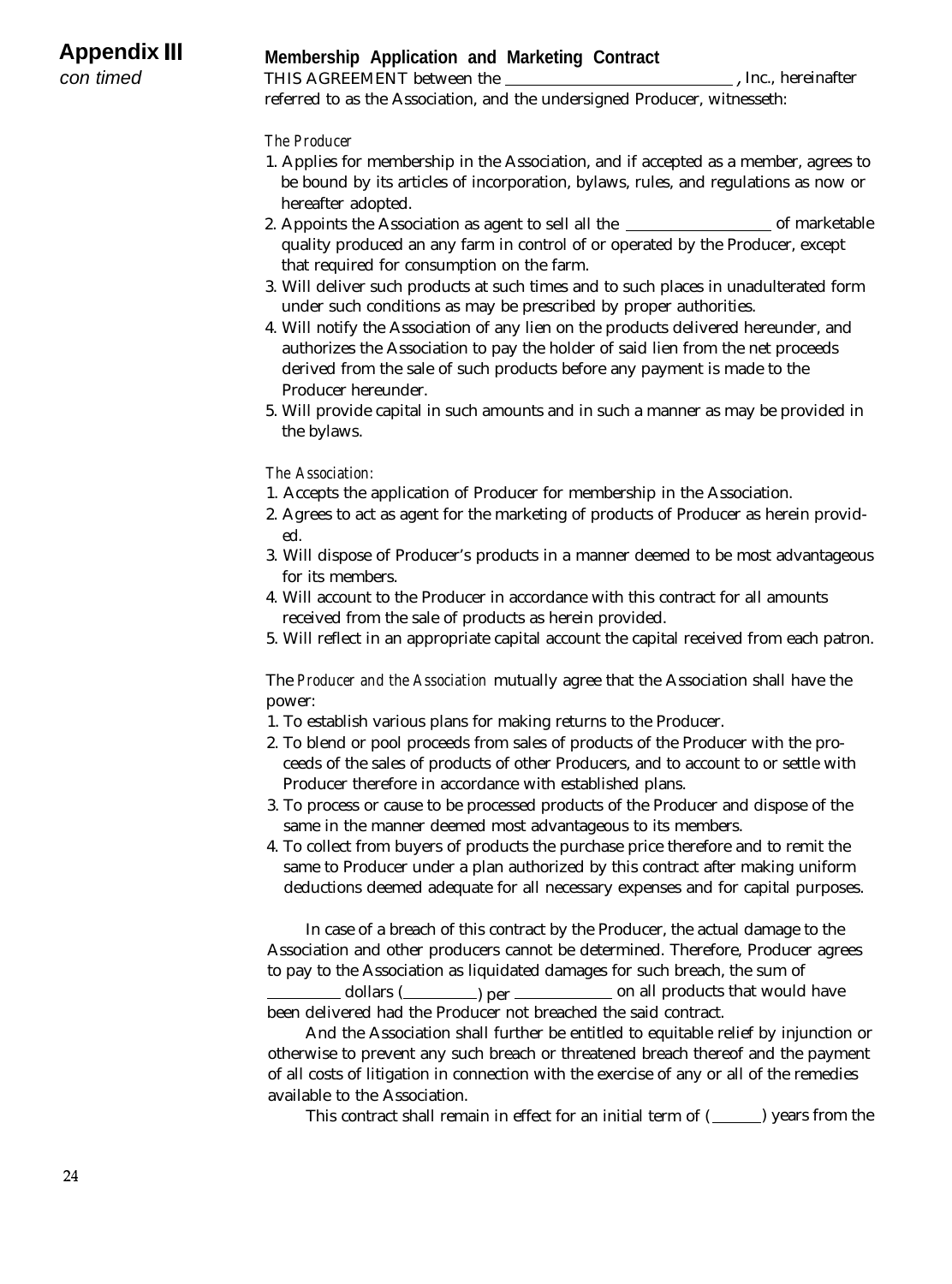## **Appendix III** *con timed*

date hereof. Following the initial term, the contract may be cancelled by notice given in writing by either party to the other within ten (10) days after any yearly anniversary date, and such cancellation shall become effective on the last day of the second calendar month following the month during which such notice is given.

|                                                                                                                                                                                                                                                 |                                                                                      | Print name here                 |
|-------------------------------------------------------------------------------------------------------------------------------------------------------------------------------------------------------------------------------------------------|--------------------------------------------------------------------------------------|---------------------------------|
| Address                                                                                                                                                                                                                                         |                                                                                      |                                 |
| (R.F.D. or Street No.)                                                                                                                                                                                                                          | (Town)                                                                               | (State and Zip Code)            |
|                                                                                                                                                                                                                                                 |                                                                                      |                                 |
| Accepted this day of $\overline{\hspace{1cm}19}$ .                                                                                                                                                                                              |                                                                                      |                                 |
|                                                                                                                                                                                                                                                 |                                                                                      | $\overline{\phantom{a}}$ , Inc. |
|                                                                                                                                                                                                                                                 |                                                                                      | $\mathbf{B} \mathbf{v}$ Pres.   |
|                                                                                                                                                                                                                                                 |                                                                                      |                                 |
| (Some State laws provide for filling or recording cooperative marketing contracts in<br>a county recorder's office to give notice to third parties that the contract exists. And<br>acknowledgment if the contract is to be filed or recorded.) |                                                                                      |                                 |
| <b>Membership Certificate</b>                                                                                                                                                                                                                   |                                                                                      |                                 |
|                                                                                                                                                                                                                                                 |                                                                                      | of                              |
|                                                                                                                                                                                                                                                 |                                                                                      |                                 |
| of the rights, benefits, and privileges of the Association.                                                                                                                                                                                     |                                                                                      |                                 |
| Date <u>and the second contract of the second contract of the second contract of the second contract of the second contract of the second contract of the second contract of the second contract of the second contract of the s</u>            |                                                                                      |                                 |
|                                                                                                                                                                                                                                                 |                                                                                      | (President)                     |
|                                                                                                                                                                                                                                                 |                                                                                      |                                 |
| Waiver of Notice of First Meeting of Board of Directors<br>We, the undersigned, being all the directors of                                                                                                                                      |                                                                                      |                                 |
| (Name of association)                                                                                                                                                                                                                           |                                                                                      |                                 |
| (State)                                                                                                                                                                                                                                         | (Town)                                                                               |                                 |
| hereby waive notice of a meeting of such directors at _______________o'clock am. /pm.                                                                                                                                                           |                                                                                      |                                 |
|                                                                                                                                                                                                                                                 |                                                                                      |                                 |
|                                                                                                                                                                                                                                                 |                                                                                      |                                 |
| (Place of meeting)                                                                                                                                                                                                                              | $\frac{\text{may on}}{\text{in}}$ $\frac{\text{in}}{\text{f}_0 \cdot \text{f}_1}$ (S | (State)                         |
| for the purpose of electing officers of the association to serve during the ensuing<br>year, adopting the form of marketing contract, and hereunto subscribed our names,                                                                        |                                                                                      |                                 |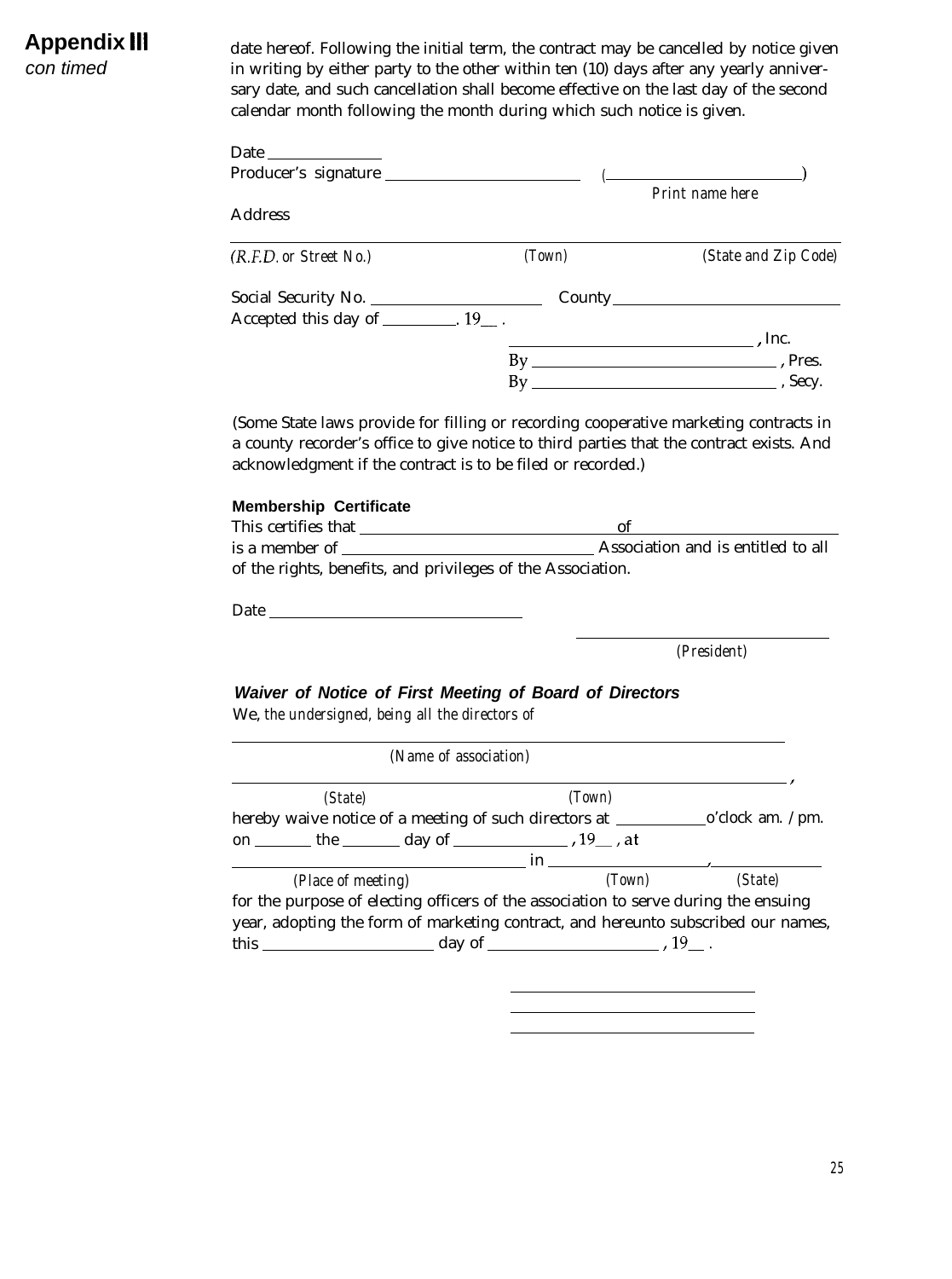| Item                         | Aug  |   |                           |   |   |                           |                |   |   |        |   |   | Sep Oct Nov Dec Jan Feb Mar Apr May Jun Jul Total |
|------------------------------|------|---|---------------------------|---|---|---------------------------|----------------|---|---|--------|---|---|---------------------------------------------------|
|                              |      |   |                           |   |   |                           | <b>Dollars</b> |   |   |        |   |   |                                                   |
| Cash received:               |      |   |                           |   |   |                           |                |   |   |        |   |   |                                                   |
| <b>Product sales</b>         | x    | X | X                         | x | X | X                         | x              | x | X | x      | X | X | X                                                 |
| Capital retain               |      |   |                           |   |   |                           |                |   |   |        |   |   |                                                   |
| assessment                   | x    | X | x                         | x | x | x                         | x              | x | x | X      | x | X | X                                                 |
| Commission fees              | X    | X | x                         | X | X | X                         | x              | x | x | x      | X | X | X                                                 |
| Supply sales                 | X    | X | x                         | x | X | x                         | x              | x | x | x      | x | x | X                                                 |
| Interest income              | x    | x | x                         | x | x | x                         | x              | x | x | x      | x | x | x                                                 |
| Operating loan               | x    | x | X                         | x | x | X                         | x              | x | x | X      | x | x | X                                                 |
| Facility loan                | x    | X | x                         | x | X | X                         | x              | x | x | x      | x | X | X                                                 |
| Total cash received          | x    | x | x                         | X | x | x                         | x              | X | x | X      | x | X | X                                                 |
| Cash disbursed:              |      |   |                           |   |   |                           |                |   |   |        |   |   |                                                   |
| <b>Fixed assets</b>          | x    | X | x                         | x | x | x                         | x              | X | X | X      | x | Χ | x                                                 |
| Product purchases            | x    | X | x                         | x | x | x                         | x              | X | X | X      | x | X | x                                                 |
| Supply purchases             | x    | x | x                         | x | x | x                         | x              | x | x | x      | x | x | x                                                 |
| Wages                        | x    | X | X                         | X | X | X                         | X              | X | X | X      | X | X | x                                                 |
| Packing                      | x    | X | X                         | X | x | X                         | x              | X | x | x      | X | X | X                                                 |
| Inspection fees              | X    | X | X                         | X | X | X                         | X              | X | X | X      | X | X | X                                                 |
| Insurance                    | x    | X | X                         | x | X | x                         | x              | X | X | X      | x | X | X                                                 |
| Transportation               | x    | X | x                         | x | x | x                         | x              | X | x | x      | x | X | x                                                 |
| <b>Utilities</b>             | X    | X | x                         | x | x | x                         | x              | x | x | x      | x | X | x                                                 |
| Maintenance                  | X    | X | X                         | X | X | x                         | x              | X | X | x      | X | X | x                                                 |
| Office supplies              | x    | x | x                         | x | x | x                         | x              | x | x | x      | x | X | x                                                 |
| Legal fees & audit           | x    | X | x                         | x | X | x                         | x              | X | X | X      | X | X | x                                                 |
| <b>Brokerage fees</b>        | X    | X | x                         | x | x | x                         | x              | x | x | x      | X | Χ | x                                                 |
| Taxes & licenses             | X    | x | X                         | x | x | x                         | x              | x | x | x      | x | X | X                                                 |
| Loan repayment               | x    | x | x                         | x | x | X                         | x              | X | X | X      | X | X | x                                                 |
| Facility loan-principal      | x    | x | x                         | x | x | x                         | x              | x | x | x      | x | x | X                                                 |
| Facility loan-interest       | X    | X | X                         | X | X | $\boldsymbol{\mathsf{x}}$ | X              | X | X | X      | X | X | X                                                 |
| Inventory-principal          | X    | X | $\boldsymbol{\mathsf{x}}$ | X | X | $\boldsymbol{\mathsf{x}}$ | X              | X | X | X      | X | X | x                                                 |
| Inventory-interest           | X    | x | X                         | X | X | $\boldsymbol{\mathsf{x}}$ | X              | X | X | x      | x | X | X                                                 |
| Total cash disbursed         | X    | X | X                         | x | x | x                         | X              | X | x | x      | X | X | X                                                 |
| Net cash flow                | X    | x | x                         | x | X | X                         | X              | x | X | X      | X | x | x                                                 |
| Cash<br>balance,<br>previous | year | x | X                         | X | X | x                         | x              | X | X | X<br>X | X | X | x                                                 |
| Ending cash balance          | x    | X | X                         | X | X | x                         | х              | X | X | x      | x | x | х                                                 |

#### Table 1- Projected cash flow, fiscal year ending July 31, 19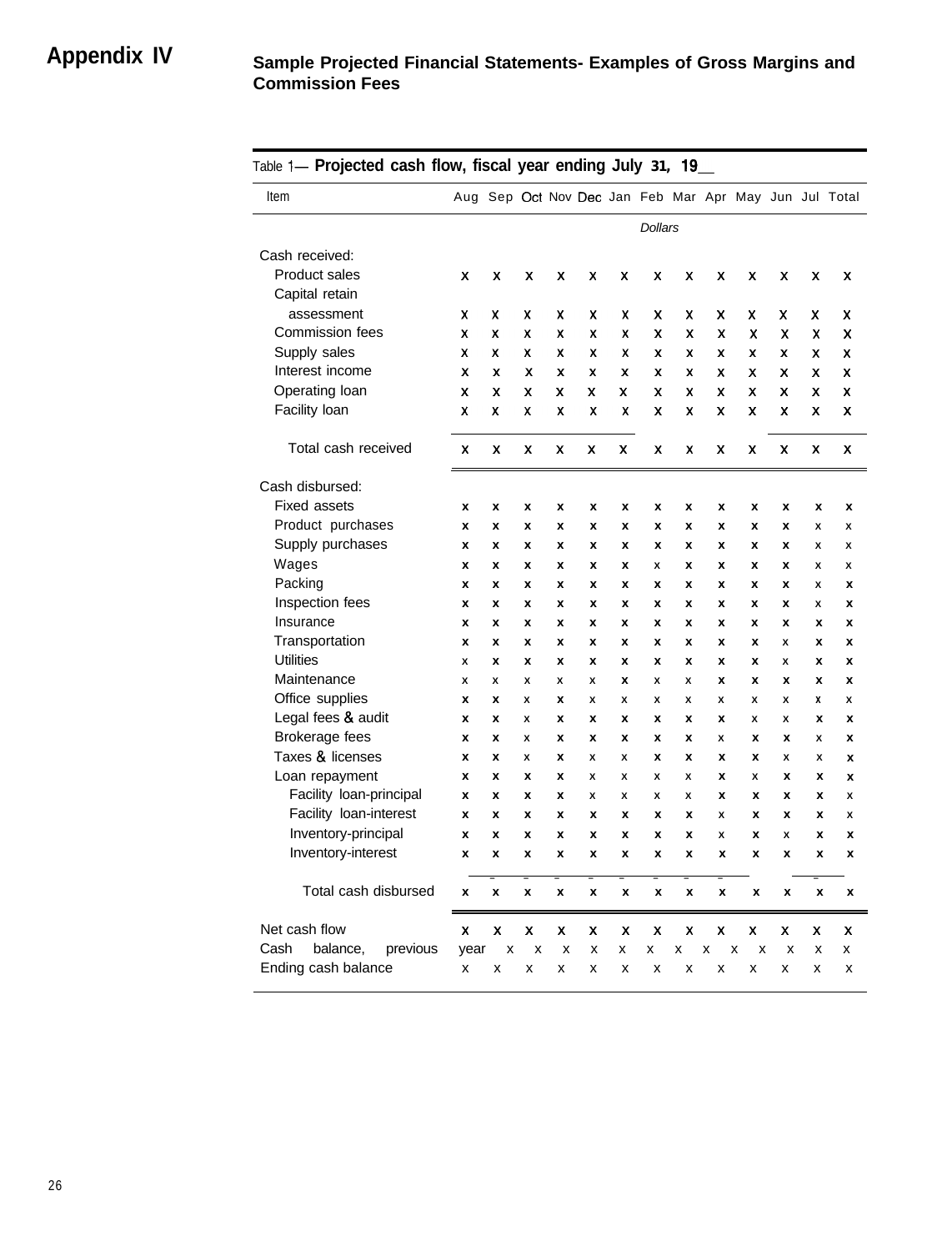## **Appendix IV** *con timed*

#### Table 2- **Projected operating statement, year ending July 31, 19\_**

| Item                     | <b>Dollars</b> |  |
|--------------------------|----------------|--|
|                          |                |  |
| Income:                  |                |  |
| <b>Product sales</b>     | Χ              |  |
| Supply sales             | X              |  |
| Commission fees          | X              |  |
| <b>Total sales</b>       | X              |  |
| Cost of products sold    | x x            |  |
| Cost of supplies sold    | X              |  |
| Gross margin             | X              |  |
| Other income (interest)  | Χ              |  |
| <b>Total Revenue</b>     | x              |  |
| Expenses:                |                |  |
| Wages                    | X              |  |
| Packaging                | X              |  |
| Inspection fees          | X              |  |
| Insurance                | x              |  |
| Transportation           | X              |  |
| <b>Utilities</b>         | x              |  |
| Maintenance              | X              |  |
| Office supplies          | Χ              |  |
| Legal fees & audit       | x              |  |
| Brokerage fees           | X              |  |
| Taxes & licenses         | X              |  |
| Subtotal                 | χ              |  |
| Interest-inventory       | x              |  |
| Interest-operating loan  | X              |  |
| Depreciation             | x              |  |
| <b>Total Expenses</b>    | X              |  |
| Net margin               | X              |  |
| Allocation of net margin | x              |  |
| Cash refund payable      | X              |  |
| Allocated reserve        | X              |  |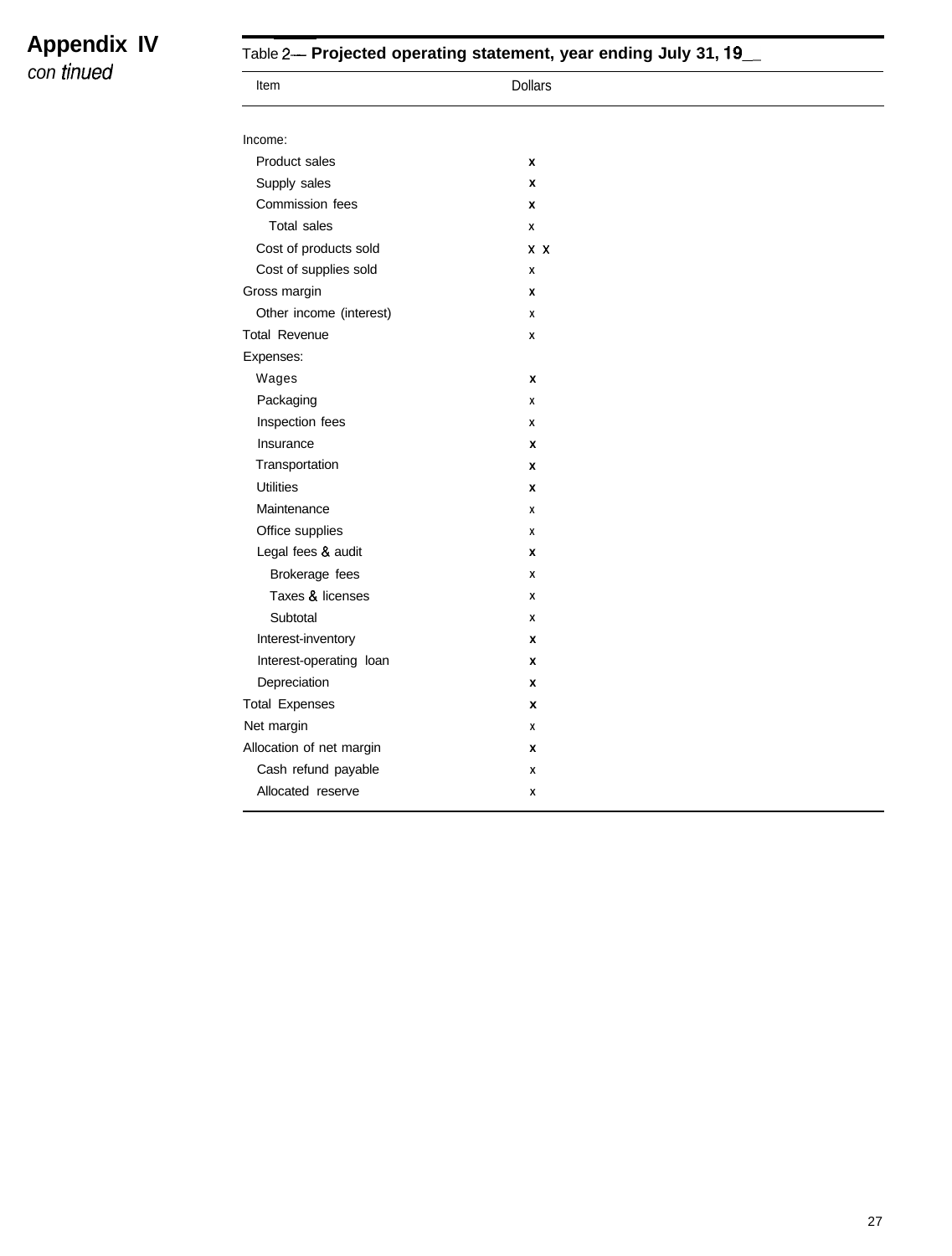## **Appendix IV**

## Table 3- **Projected balance sheet, as of July 31, 19\_**

*continued*

| Item                                                | <b>Dollars</b> |  |
|-----------------------------------------------------|----------------|--|
| <b>ASSETS</b>                                       |                |  |
| Current:                                            |                |  |
| Cash                                                | x              |  |
| Inventory                                           | x              |  |
| Accounts receivable                                 | x              |  |
| Prepaid insurance                                   | x              |  |
| Interest receivable                                 | x              |  |
| Total current                                       | x              |  |
| Fixed:                                              |                |  |
| Land, buildings, equipment and organizational costs | x              |  |
| Less reserve for depreciation                       | x              |  |
| Net fixed assets                                    | X              |  |
| Total assets                                        | x              |  |
| LIABILITIES AND MEMBER EQUITY                       |                |  |
| Current liabilities:                                |                |  |
| Inventory loan                                      | x              |  |
| Facility Ioan                                       | X              |  |
| Interest payable                                    | x              |  |
| Patronage refund payable                            | x              |  |
| Accounts payable                                    | x              |  |
| Total current                                       | x              |  |
| Long term liabilities:                              |                |  |
| Facility loan                                       | X              |  |
| Total long term                                     | X              |  |
| Member equity:                                      |                |  |
| Stock purchased                                     | x              |  |
| Allocated earnings                                  | x              |  |
| Unallocated earnings                                | x              |  |
| Per unit capital retains                            | x              |  |
| Total member equity                                 | x              |  |
| Total liabilities and member equity                 | x              |  |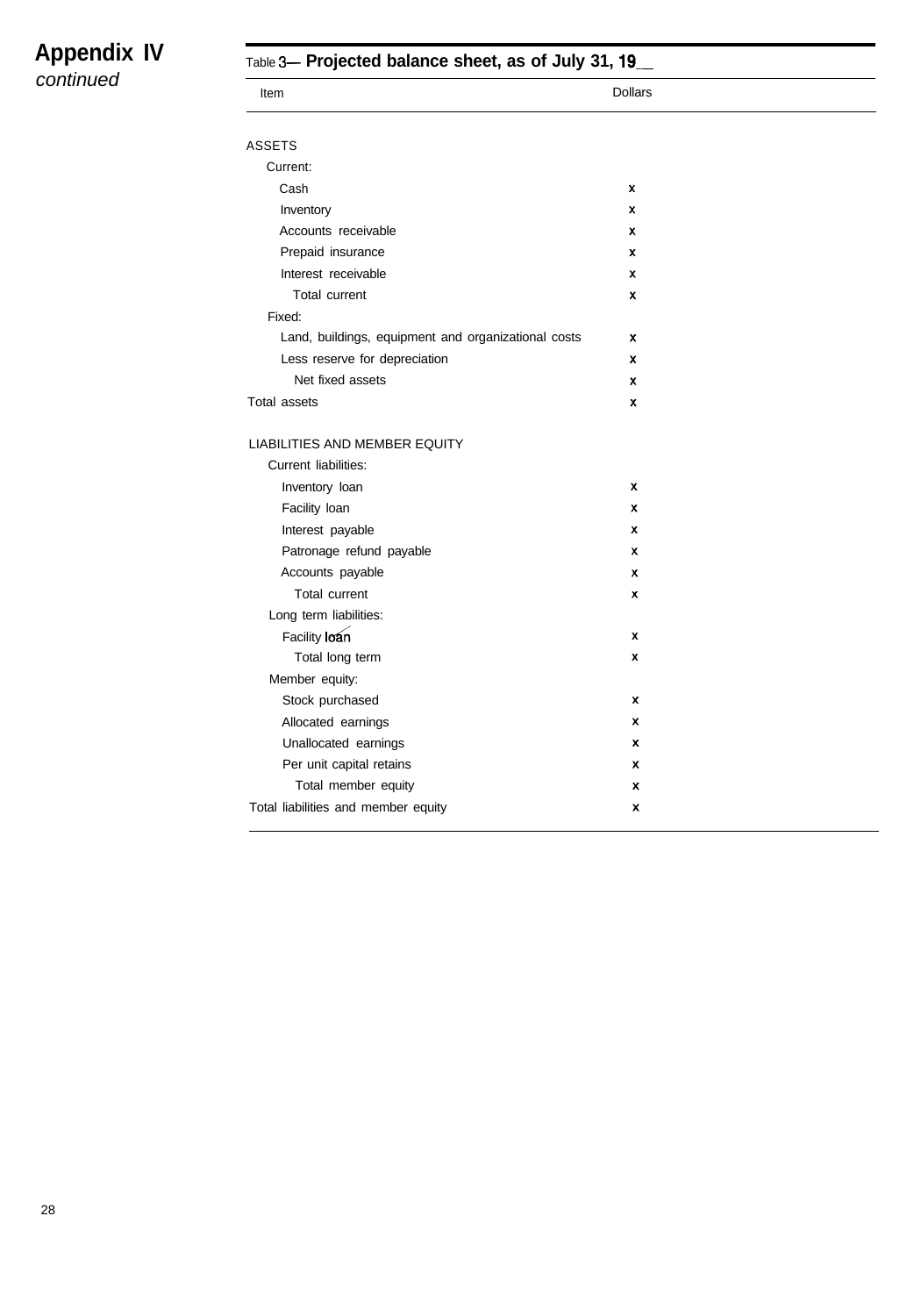## **Appendix IV**

*con timed*

Table 4- **Projected source and use of funds statement, year ending July 31,19\_**

| Item                              | <b>Dollars</b> |  |
|-----------------------------------|----------------|--|
| SOURCE OF FUNDS                   |                |  |
| Operations:                       |                |  |
| Net margin                        |                |  |
| Depreciation                      |                |  |
| Per unit capital retains          |                |  |
| Facility Ioan                     |                |  |
| Operating loan                    |                |  |
| Inventory loan                    |                |  |
| Total sources                     |                |  |
| USE OF FUNDS                      |                |  |
| Patronage refunds payable in cash | х              |  |
| Additions to fixed assets         | x              |  |
| Additions to investments          | x              |  |
| Deferred charges                  | x              |  |
| Loan principal paid               | x              |  |
| Net increase in working capital   | x              |  |
| Total uses                        | x              |  |
| Changes in working capital:       |                |  |
| Change in current assets:         |                |  |
| Cash and certificates of deposit  | x              |  |
| Accounts receivable               | x              |  |
| Accrued interest payable          | x              |  |
| Operating loan payable            | x              |  |
| Term loan payable                 | x              |  |
| Net change in current liabilities | x              |  |
| Net change in working capital     | x              |  |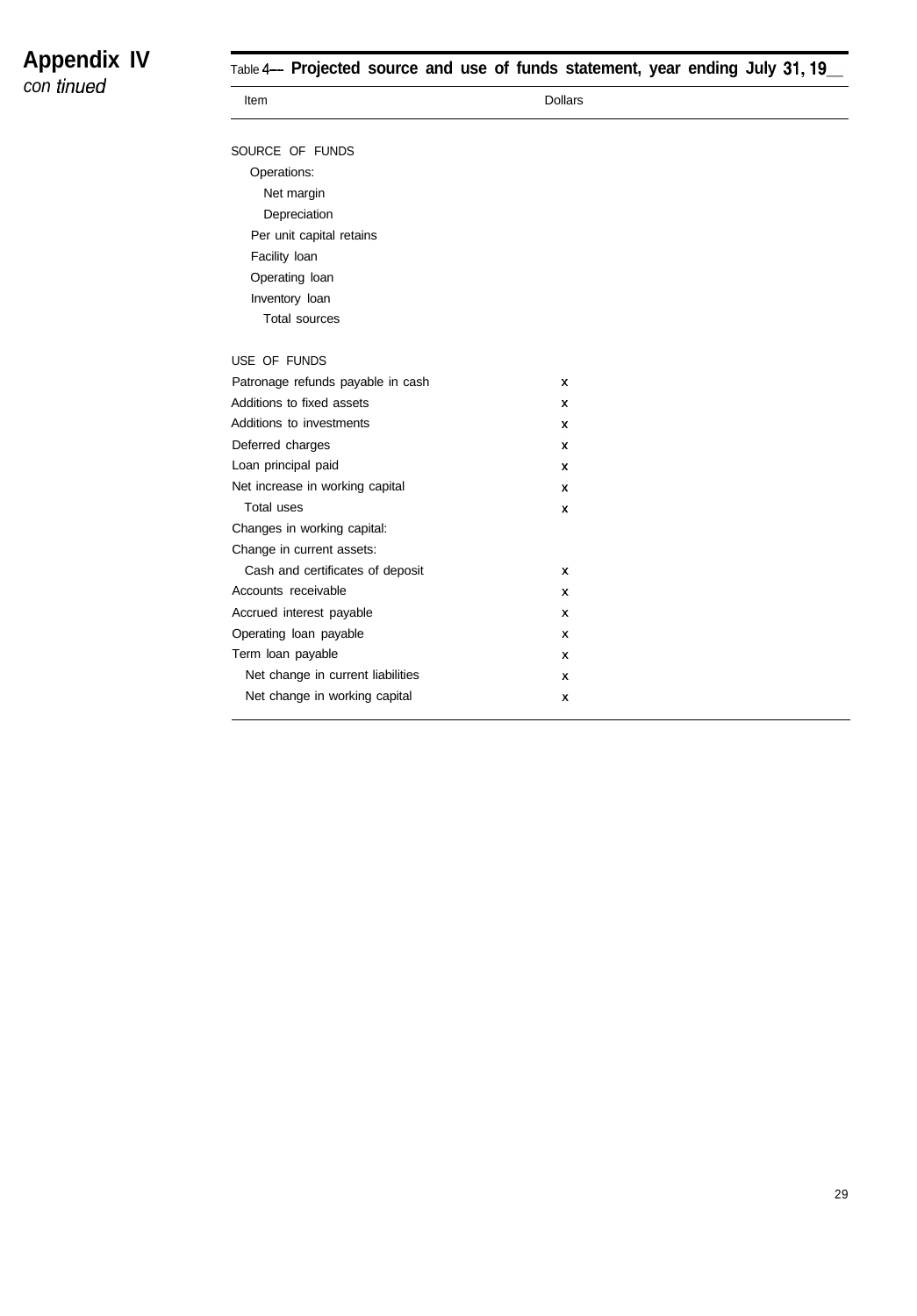# **Appendix V Sample schedule of fixed asset costs and depreciation**

| <b>Item</b>                          | cost |                | Annual depreciation |
|--------------------------------------|------|----------------|---------------------|
|                                      |      | <b>Dollars</b> |                     |
| Land                                 | X    |                | NA                  |
| Less timber sale                     | X    |                | NA.                 |
| Total land, net                      | X    |                | NA.                 |
| Buildings and equipment              | X    |                | X                   |
| Buildings (18 year life):            | X    |                | X                   |
| Erected building, site preparation   | X    |                | X                   |
| Engineering                          | X    |                | X                   |
| Equipment installed (12 year life)   | X    |                | X                   |
| Total buildings and equipment        | x    |                | X                   |
| Organizational expense (5 year life) | X    |                | X                   |
| Total fixed assets                   | X    |                | x                   |

NA = Not applicable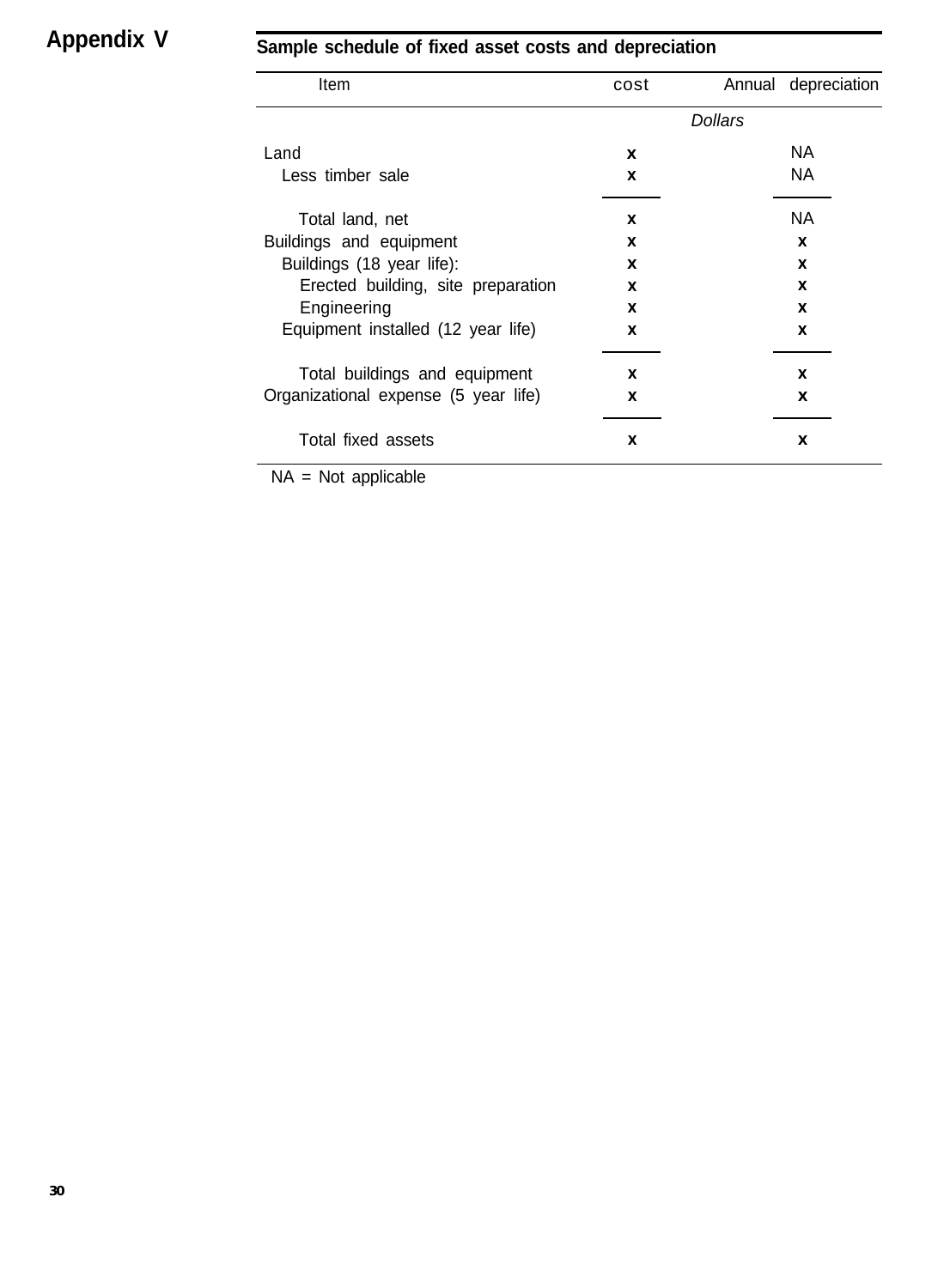# **Appendix VI Sample schedule of financing needs and sources**

|                 | Item    | <b>Fixed assets</b> | Inventory capital | Operating capital |
|-----------------|---------|---------------------|-------------------|-------------------|
| Total provided  |         |                     |                   |                   |
|                 | Dollars |                     |                   |                   |
| Total capital   | X       | x                   | x                 | x                 |
| Equity          | X       | x                   | x                 | x                 |
| Borrowed funds: | X       | X                   | x                 | x                 |
| Bank loan       | X       | x                   | x                 | x                 |
| Long-term notes | X       | x                   | x                 | x                 |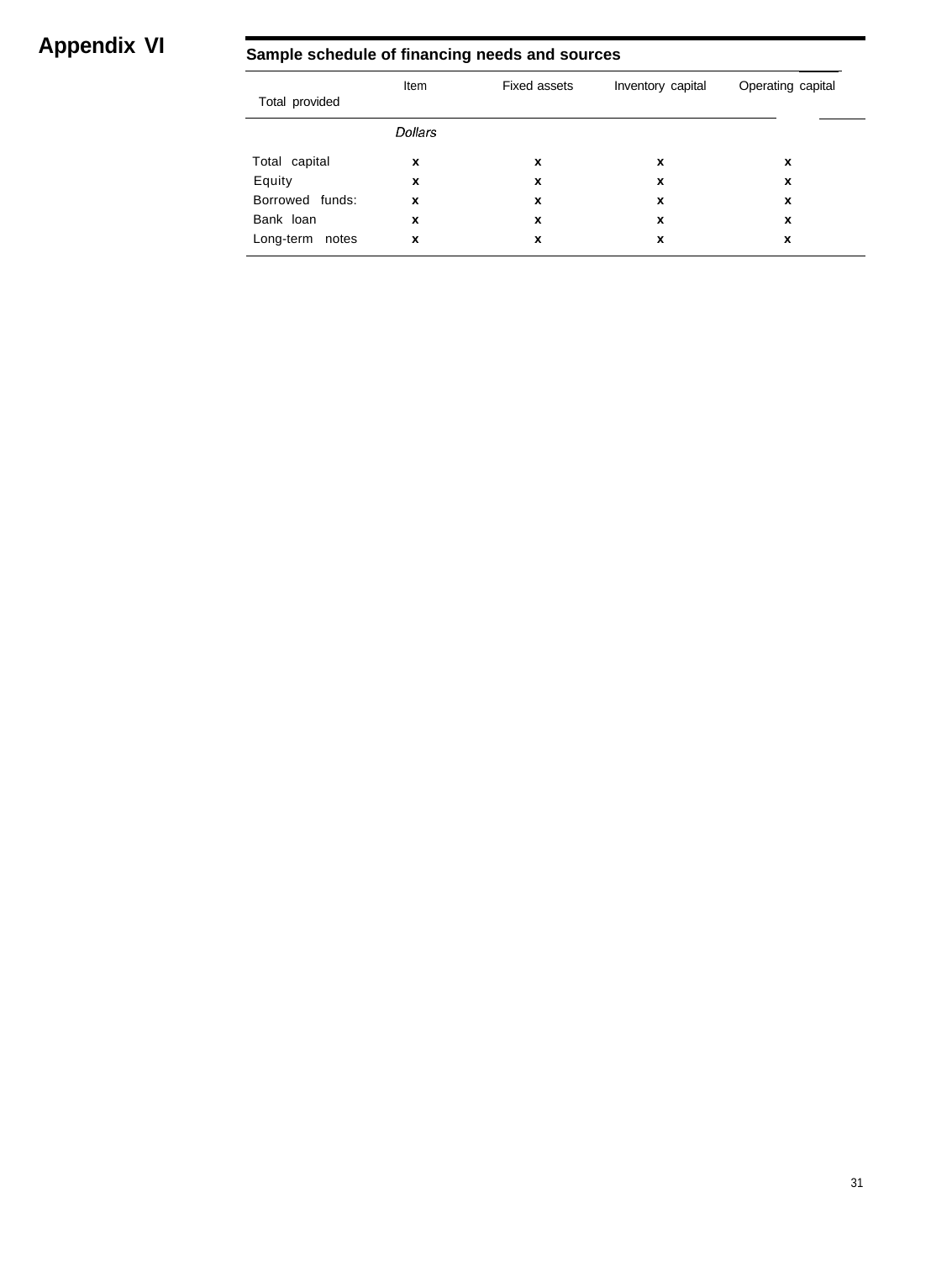## **Appendix VII Helpful References**

Cooperative Principles and Legal Foundations. CIR 1, Sect. 1,1983 Cooperative Member Responsibilities and Control. CIR 1, Sect. 7,1983 Cooperative Management. CIR 1, Sect. 8,1995 Rural Cooperative Publications. CIR 4,1995 Cooperatives in Agribusiness. CIR 5,199l What Are Patronage Refunds? CIR 9, Revised 1985 What Is a Cooperative? CIR 10, 1995 Members Make Co-ops Work. CIR 12,1994 What Co-op Directors Do. CIR 14,1994 What the Co-op Manager Does. CIR 16,1994 What Co-op Employees Do. CIR 18,1995 Organizing and Conducting Cooperatives' Annual Meetings. CIR 21,1992 Tax Treatment of Farmer Cooperatives. CIR 23,1984 Advising People About Cooperatives. CIR 29, Revised 1991 Director Liability in Agricultural Cooperatives. CIR 34,1984 Understanding Capper-Volstead. CIR 35,1985 Recruiting and Training Co-op Employees. CIR 36,1987 Sample Policies for Cooperatives. CIR 39,199O Sample Legal Documents for Cooperatives. CIR 40,199O Annual Audit-Board Responsibility. CIR 41,199l Working With Financial Statements. CIR 43,199l Understanding Cooperatives. CIR 45, Sect. 1-14 (Educational Series), 1994-95 Do Yourself a Favor: Join a Cooperative. CIR 54,1996